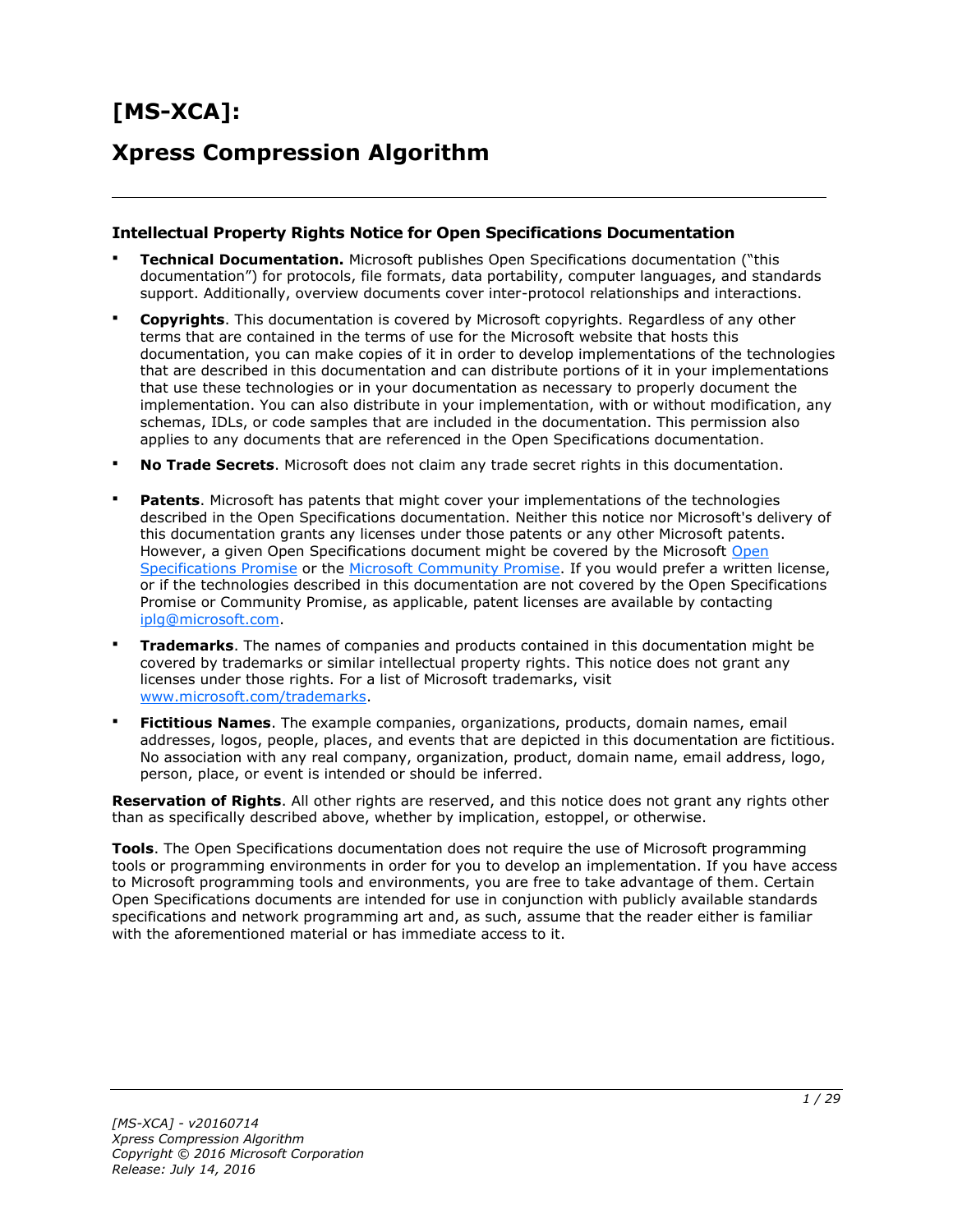## **Revision Summary**

| <b>Date</b> | <b>Revision</b><br><b>History</b>                                                              | <b>Revision</b><br><b>Class</b> | <b>Comments</b>                                                                 |  |
|-------------|------------------------------------------------------------------------------------------------|---------------------------------|---------------------------------------------------------------------------------|--|
| 12/16/2011  | 1.0                                                                                            | <b>New</b>                      | Released new document.                                                          |  |
| 3/30/2012   | 1.0                                                                                            | None                            | No changes to the meaning, language, or formatting of the<br>technical content. |  |
| 7/12/2012   | 1.0                                                                                            | None                            | No changes to the meaning, language, or formatting of the<br>technical content. |  |
| 10/25/2012  | 2.0                                                                                            | Major                           | Significantly changed the technical content.                                    |  |
| 1/31/2013   | No changes to the meaning, language, or formatting of the<br>2.0<br>None<br>technical content. |                                 |                                                                                 |  |
| 8/8/2013    | 2.0                                                                                            | None                            | No changes to the meaning, language, or formatting of the<br>technical content. |  |
| 11/14/2013  | 2.1                                                                                            | Minor                           | Clarified the meaning of the technical content.                                 |  |
| 2/13/2014   | 2.1                                                                                            | None                            | No changes to the meaning, language, or formatting of the<br>technical content. |  |
| 5/15/2014   | 2.1                                                                                            | None                            | No changes to the meaning, language, or formatting of the<br>technical content. |  |
| 6/30/2015   | 3.0                                                                                            | Major                           | Significantly changed the technical content.                                    |  |
| 10/16/2015  | 3.0                                                                                            | None                            | No changes to the meaning, language, or formatting of the<br>technical content. |  |
| 7/14/2016   | 3.0                                                                                            | None                            | No changes to the meaning, language, or formatting of the<br>technical content. |  |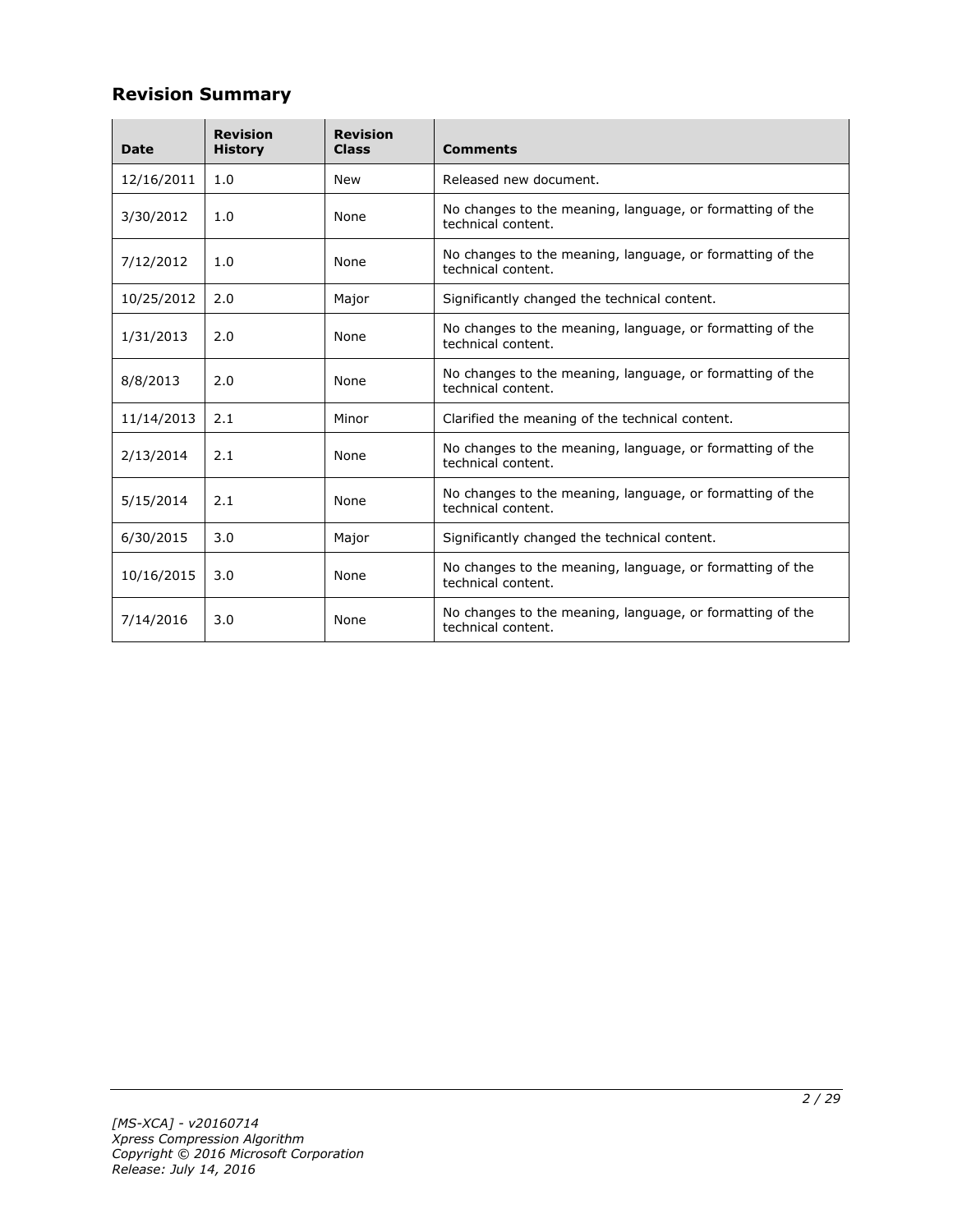## **Table of Contents**

| 1            |                |                    |  |
|--------------|----------------|--------------------|--|
|              | 1.1            |                    |  |
|              | 1.2            |                    |  |
|              | 1.2.1          |                    |  |
|              | 1.2.2          |                    |  |
|              | 1.3            |                    |  |
|              | 1.4            |                    |  |
|              | 1.5            |                    |  |
|              | 1.6            |                    |  |
| $\mathbf{2}$ |                |                    |  |
|              | 2.1            |                    |  |
|              | 2.1.1          |                    |  |
|              | 2.1.2          |                    |  |
|              | 2.1.3          |                    |  |
|              | 2.1.4          |                    |  |
|              |                | 2.1.4.1            |  |
|              |                | 2.1.4.2            |  |
|              |                | 2.1.4.3            |  |
|              |                |                    |  |
|              | 2.2.1          |                    |  |
|              | 2.2.2          |                    |  |
|              | 2.2.3          |                    |  |
|              | 2.2.4          |                    |  |
|              | 2.3            |                    |  |
|              | 2.3.1          |                    |  |
|              | 2.3.2          |                    |  |
|              | 2.3.3          |                    |  |
|              | 2.3.4          |                    |  |
|              | 2.4            |                    |  |
|              |                |                    |  |
|              | 2.4.1<br>2.4.2 |                    |  |
|              |                |                    |  |
|              | 2.4.3<br>2.4.4 |                    |  |
|              |                |                    |  |
|              | $2.5^{\circ}$  |                    |  |
|              | 2.5.1          |                    |  |
|              |                | 2.5.1.1            |  |
|              |                | 2.5.1.2            |  |
|              |                | 2.5.1.3<br>2.5.1.4 |  |
|              | 2.5.2          |                    |  |
|              |                |                    |  |
|              | 2.5.3          |                    |  |
|              | 2.5.4          |                    |  |
|              |                |                    |  |
|              | 3.1            |                    |  |
|              | 3.2            |                    |  |
|              | 3.3            |                    |  |
|              |                |                    |  |
|              |                |                    |  |
|              | 4.1            |                    |  |
|              | 4.2            |                    |  |
| 5            |                |                    |  |
| 6            |                |                    |  |
|              |                |                    |  |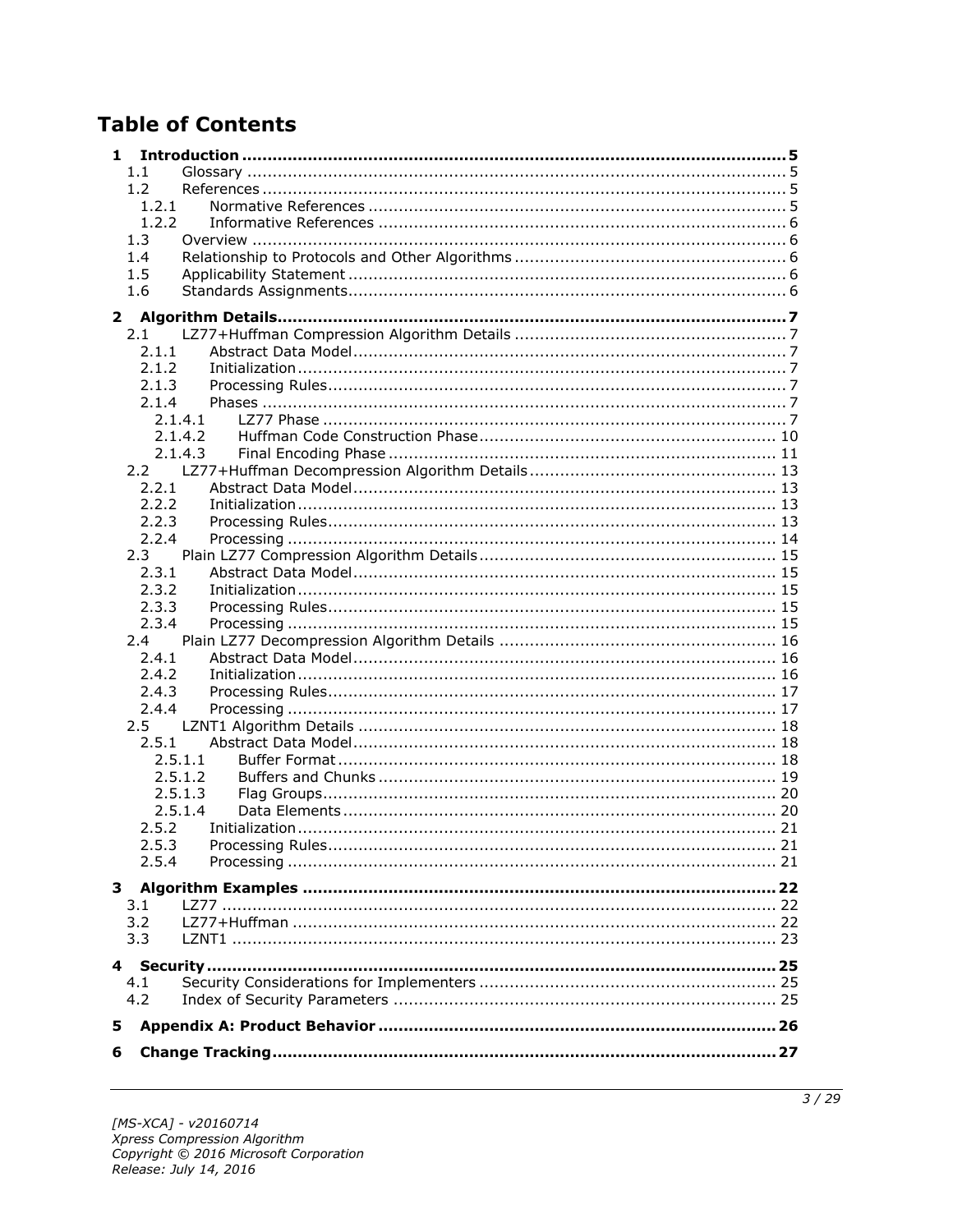| $\sim$ |  |
|--------|--|
|--------|--|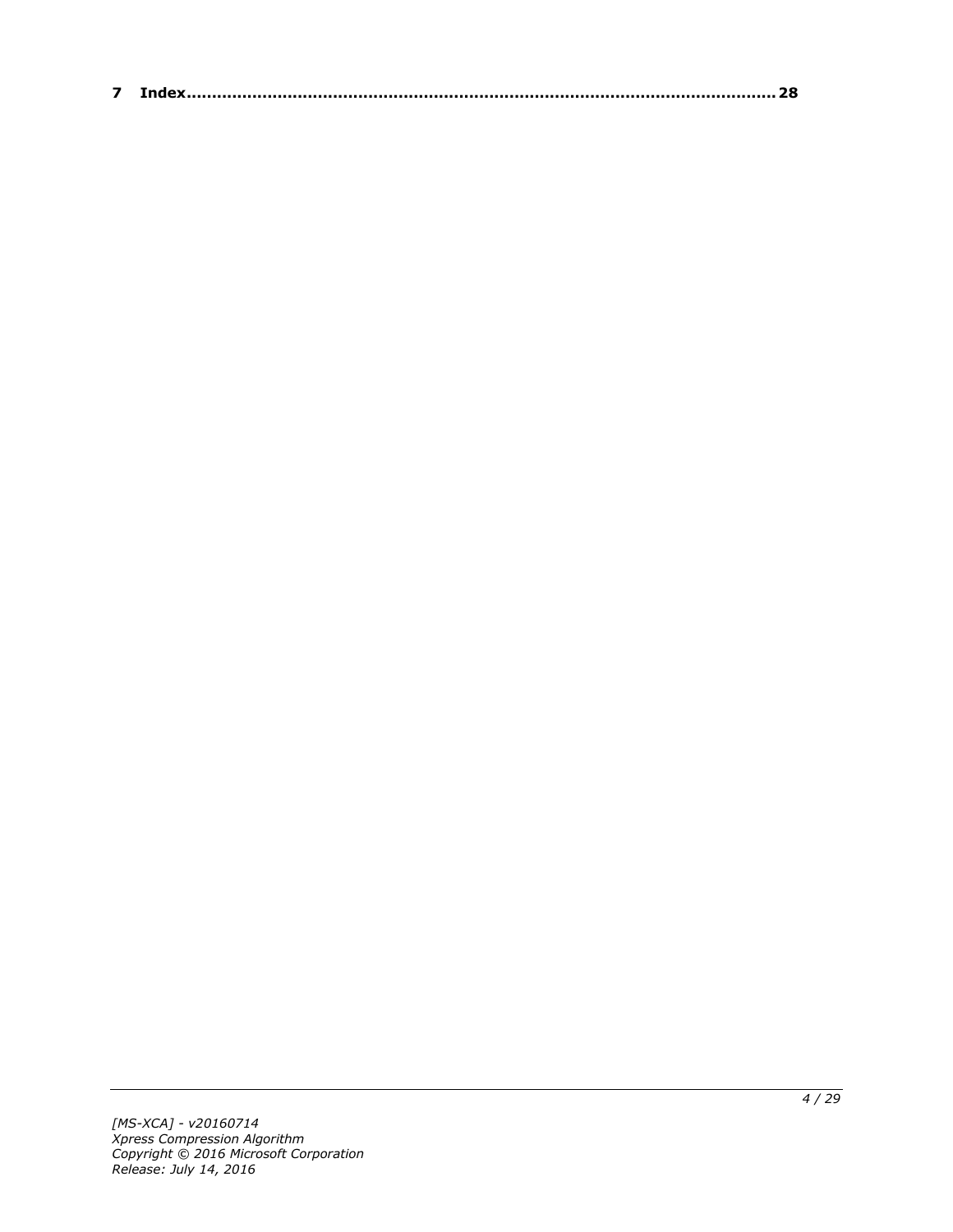## <span id="page-4-0"></span>**1 Introduction**

The Xpress Compression Algorithm has three variants, all designed for speed.

The fastest variant, Plain LZ77, implements the **[LZ77](#page-4-4)** algorithm [\(\[UASDC\]\)](http://go.microsoft.com/fwlink/?LinkId=90549).

A slower variant, LZ77+Huffman, adds a Huffman encoding pass on the LZ77 data.

A third variant, LZNT1, implements LZ77 without the Huffman encoding pass of the second variant, but with an encoding process less complex than Plain LZ77.

Sections 1.6 and 2 of this specification are normative. All other sections and examples in this specification are informative.

#### <span id="page-4-1"></span>**1.1 Glossary**

This document uses the following terms:

<span id="page-4-7"></span>**Huffman alphabet**: A set of symbols used in Huffman encoding.

<span id="page-4-8"></span>**Huffman code**: See "prefix code".

<span id="page-4-6"></span>**Huffman codes**: A set of variable-length bit sequences for an alphabet of symbols. In order to provide compression, more frequent symbols are assigned shorter bit sequences. The bottomup Huffman construction process is optimal in the sense that the total length of the data is minimized, given the number of times each symbol occurs.

<span id="page-4-9"></span>**Huffman symbol**: See "prefix code".

- <span id="page-4-4"></span>**LZ77**: A general-purpose compression technique introduced by Lempel and Ziv in 1977. Byte sequences that are the same as previous sequences are replaced by a (length, distance) pair that unambiguously references the earlier sequence.
- <span id="page-4-5"></span>**prefix code**: A type of code system, typically variable-length, having the prefix property, in that no valid code word in the system is a prefix of any other valid code word in the set.
- **MAY, SHOULD, MUST, SHOULD NOT, MUST NOT:** These terms (in all caps) are used as defined in [\[RFC2119\].](http://go.microsoft.com/fwlink/?LinkId=90317) All statements of optional behavior use either MAY, SHOULD, or SHOULD NOT.

## <span id="page-4-2"></span>**1.2 References**

Links to a document in the Microsoft Open Specifications library point to the correct section in the most recently published version of the referenced document. However, because individual documents in the library are not updated at the same time, the section numbers in the documents may not match. You can confirm the correct section numbering by checking the [Errata.](http://msdn.microsoft.com/en-us/library/dn781092.aspx)

## <span id="page-4-3"></span>**1.2.1 Normative References**

We conduct frequent surveys of the normative references to assure their continued availability. If you have any issue with finding a normative reference, please contact [dochelp@microsoft.com.](mailto:dochelp@microsoft.com) We will assist you in finding the relevant information.

[IEEE-MRC] Huffman, D.A., "A Method for the Construction of Minimum-Redundancy Codes", Proceedings of the IRE, vol. 40, pp. 1098-1101, September 1952, [http://ieeexplore.ieee.org/xpls/abs\\_all.jsp?arnumber=4051119&tag=1](http://go.microsoft.com/fwlink/?LinkId=227659)

[RFC2119] Bradner, S., "Key words for use in RFCs to Indicate Requirement Levels", BCP 14, RFC 2119, March 1997, [http://www.rfc-editor.org/rfc/rfc2119.txt](http://go.microsoft.com/fwlink/?LinkId=90317)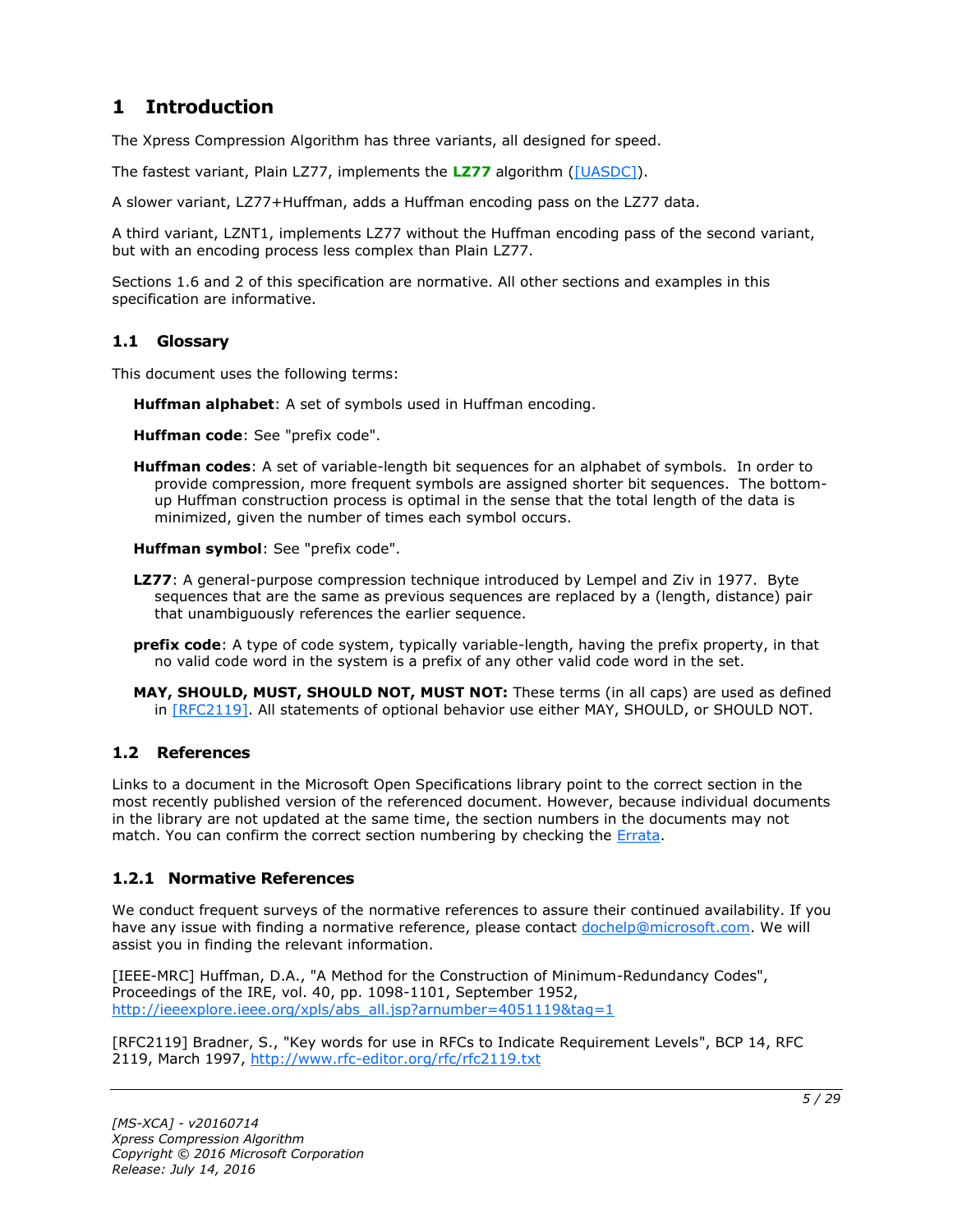[UASDC] Ziv, J. and Lempel, A., "A Universal Algorithm for Sequential Data Compression", May 1977, [http://www.cs.duke.edu/courses/spring03/cps296.5/papers/ziv\\_lempel\\_1977\\_universal\\_algorithm.pdf](http://go.microsoft.com/fwlink/?LinkId=90549)

## <span id="page-5-0"></span>**1.2.2 Informative References**

None.

## <span id="page-5-1"></span>**1.3 Overview**

This algorithm efficiently compresses data that contain repeated byte sequences. It is not designed to compress image, audio, or video data. Between the trade-offs of compressed size and CPU cost, it heavily emphasizes low CPU cost.

## <span id="page-5-2"></span>**1.4 Relationship to Protocols and Other Algorithms**

This algorithm does not depend on any other algorithms or protocols. It is a compression method designed to have minimal CPU overhead for compression and decompression. A protocol that depends on this algorithm would typically need to transfer significant amounts of data that cannot be easily precompressed by another algorithm having a better compression ratio.

## <span id="page-5-3"></span>**1.5 Applicability Statement**

This algorithm is appropriate for any protocol that transfers large amounts of easily compressible textlike data, such as HTML, source code, or log files. Protocols use this algorithm to reduce the number of bits transferred.

## <span id="page-5-4"></span>**1.6 Standards Assignments**

None.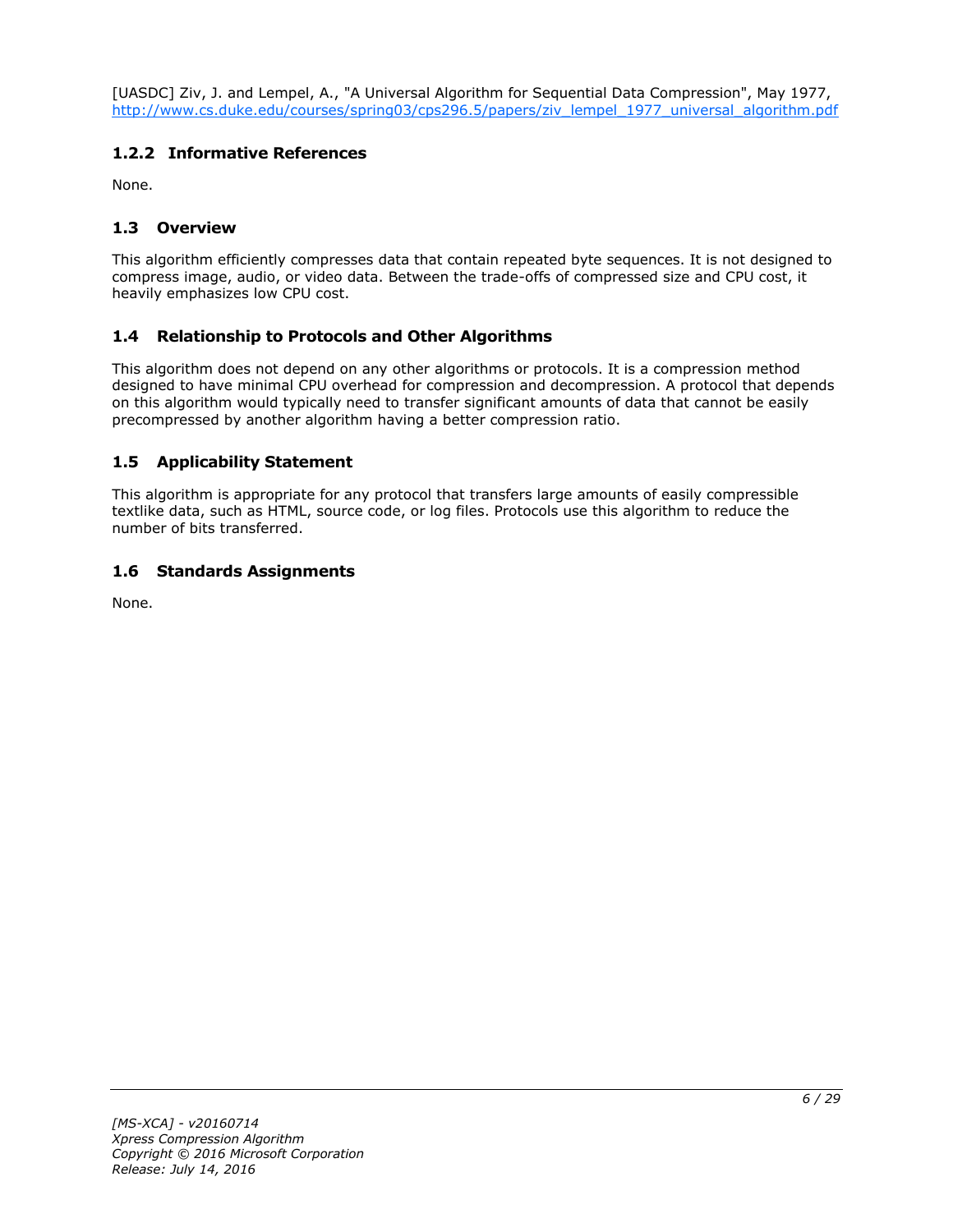## <span id="page-6-0"></span>**2 Algorithm Details**

## <span id="page-6-1"></span>**2.1 LZ77+Huffman Compression Algorithm Details**

The overall compression algorithm for the Huffman **[IEEE-MRC]** variant can be divided into three stages, which are performed in this order:

- 1. Perform **LZ77** (**[UASDC]**) compression to generate an intermediate compressed buffer.
- 2. Construct canonical **Huffman codes**.
- 3. Process the intermediate **LZ77** data, and re-encode it in a Huffman-based bit stream.

The algorithm cannot start Huffman encoding until it has computed the **Huffman codes**, and it cannot compute the **Huffman codes** until it knows the frequency of each symbol in the **Huffman alphabet**. To compute these frequencies, the algorithm first performs the **LZ77** phase. For efficiency, the algorithm SHOULD store the **LZ77** output so that the final phase does not have to recompute it.

The final compression format consists of two parts:

- The first 256 bytes indicate the bit length of each of the 512 **Huffman symbol**s (see **[prefix](#page-4-5)  [code](#page-4-5)**).
- The remainder of the data is a sequence of **Huffman symbol**s, along with match lengths and distances.

The **Huffman alphabet** consists of 512 symbols, each with a numeric value in the range 0-511. The symbols 0-255 represent literal values that correspond to raw byte values as opposed to matches. The symbols 256-511 represent **matches** or **references** indicating that the next several bytes are the same as some bytes that previously occurred in the data. Each match consists of two encoded integers: a length and a distance. When the decoding method encounters a match symbol, the original data is reconstructed by copying <length> bytes from the position in its previously decompressed data of  $\leq$ [decompression cursor] – [match distance]>.

## <span id="page-6-2"></span>**2.1.1 Abstract Data Model**

None.

## <span id="page-6-3"></span>**2.1.2 Initialization**

None.

## <span id="page-6-4"></span>**2.1.3 Processing Rules**

None.

#### <span id="page-6-5"></span>**2.1.4 Phases**

#### <span id="page-6-6"></span>**2.1.4.1 LZ77 Phase**

This phase processes each byte of the input data and produces two outputs: the intermediate **LZ77** (**[UASDC]**) encoding of flags, literals, and matches; and the frequency of each symbol in the **Huffman alphabet**.

The following flowchart shows how the **LZ77** phase works.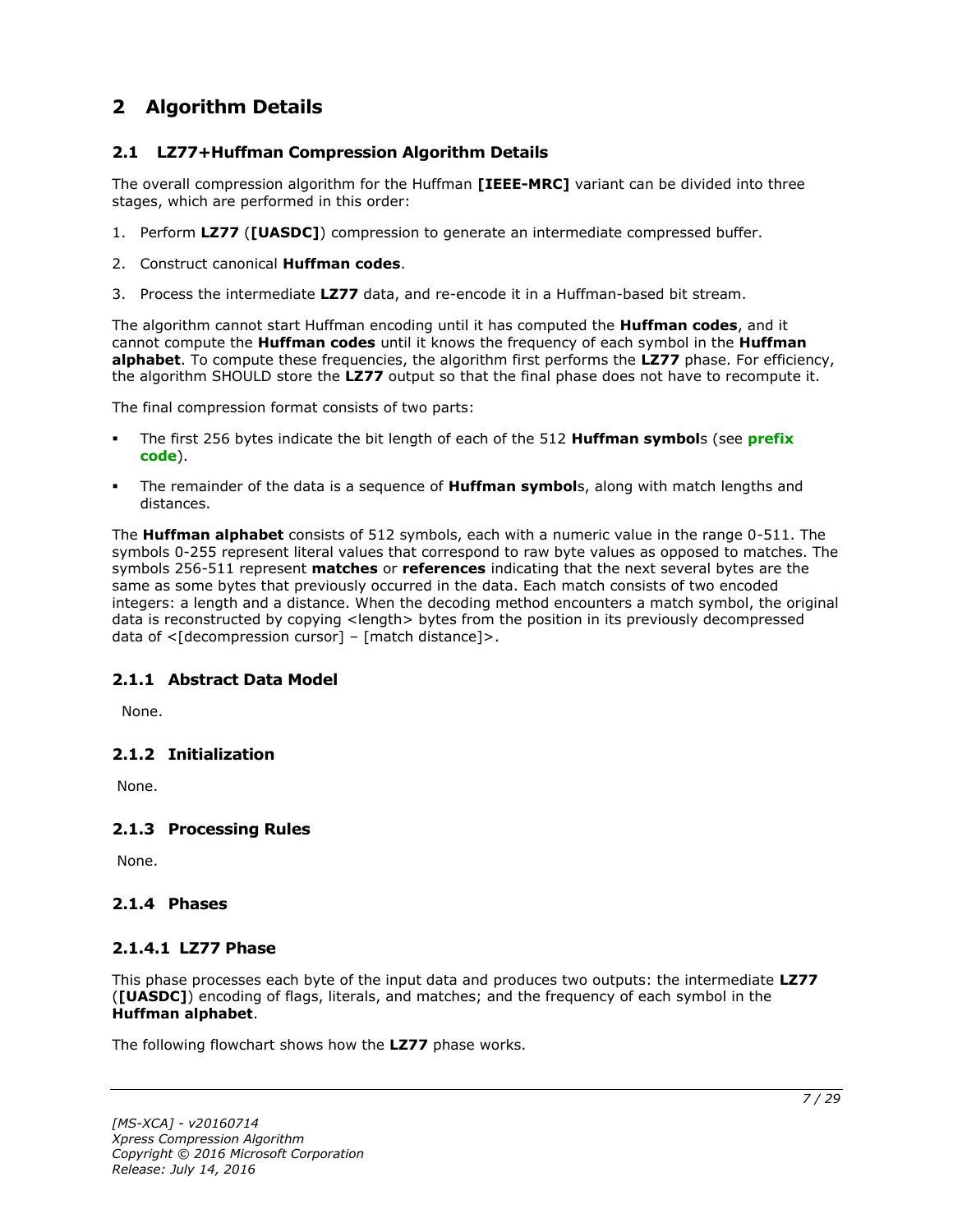

#### **Figure 1: LZ77 phase**

The **hash table** is an array of pointers to previous positions in the input buffer. It is used to find matches, as follows:

```
HashValue = HashThreeBytes(InputBuffer[CurrentPosition],
                            InputBuffer[CurrentPosition+1],
                           InputBuffer[CurrentPosition+2]);
PotentialMatch = HashTable[HashValue];
HashTable[HashValue] = CurrentPosition;
```
*[MS-XCA] - v20160714 Xpress Compression Algorithm Copyright © 2016 Microsoft Corporation Release: July 14, 2016*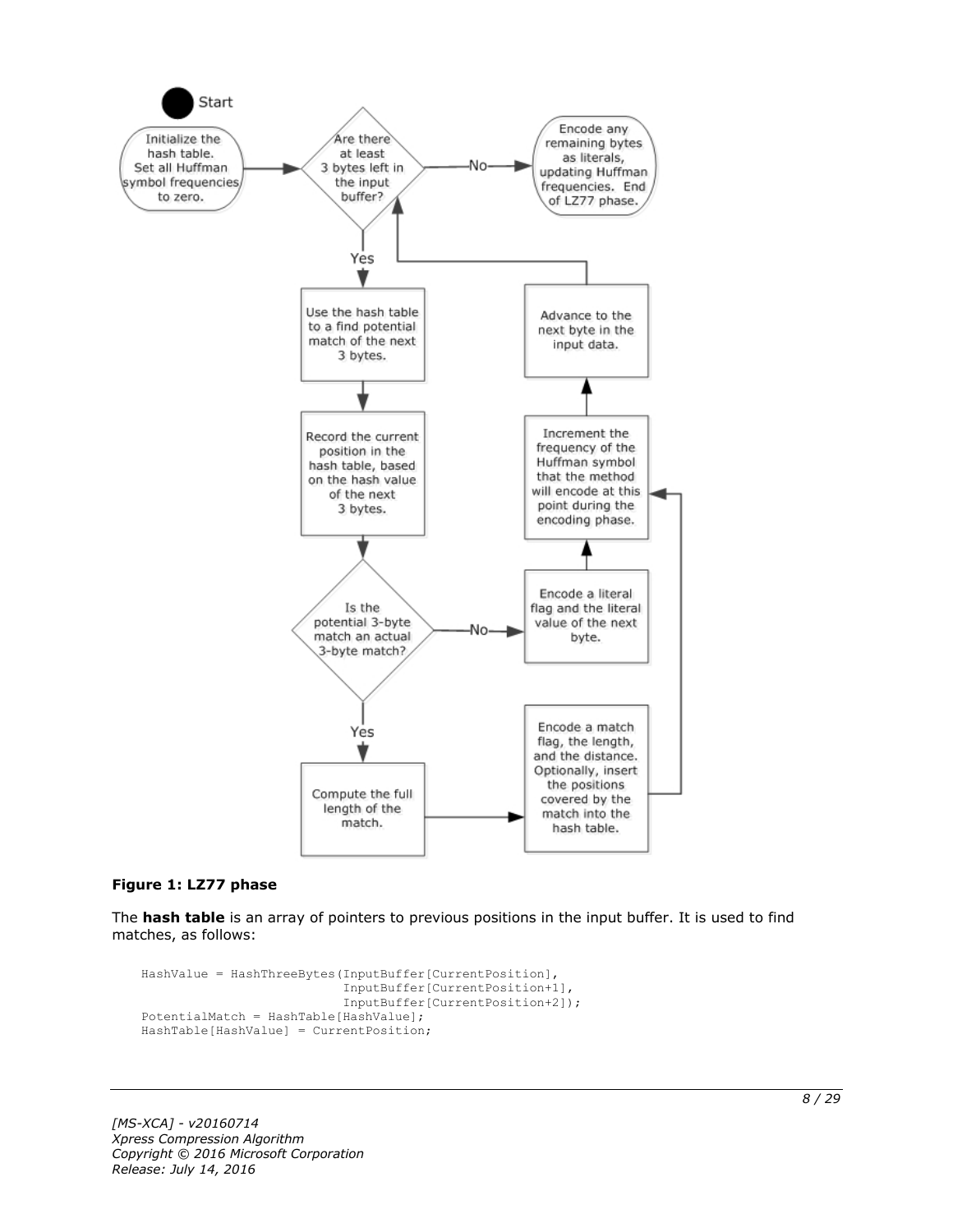The **HashThreeBytes** function SHOULD be quick to compute and provide a small number of collisions.

If the additional CPU cost is justified, the algorithm SHOULD be extended to search for longer matches than those provided by the basic **hash table**. This can be achieved with more **hash table**s, **tree**s, or a **chained hash table**. Finding longer matches generally results in smaller compressed data but requires more time for the compression method to execute.

The intermediate compression format that is produced in this phase SHOULD be designed for quick encoding and decoding, and it SHOULD be small enough to guarantee its fit in a temporary buffer that is only slightly larger than the input buffer. The algorithm will be more efficient if it is not necessary to check whether the temporary buffer has sufficient space.

The intermediate compression format SHOULD use bitmasks grouped in 32-bit values to represent the literal or match flags. Also, literal values SHOULD be stored as simple bytes in the intermediate stream. Matches SHOULD be encoded in sizes that are guaranteed to be less than or equal to their lengths.

For example, a 3-byte match could use 1 byte for its length and 2 bytes for its distance. Much longer matches SHOULD be encoded with a 2-byte distance and a special length value (such as 0xFF) indicating that the full length is encoded in the next 2 or 4 bytes.

During the **LZ77** phase, the algorithm SHOULD count the frequencies of the **Huffman symbol**s it will later encode. The **Huffman symbol** for each literal or match is computed in the following way.

- For literals, the Huffman symbol index is the value of the literal (ranging from 0 to 255, inclusive).
- For matches, the **Huffman symbol** is computed from the length and distance by using the following code, in which GetHighBit(Distance) is defined as the bit index of the highest set bit in the binary representation of the distance.

```
If (Lenqth - 3) < 15HuffmanSymbol = 256 + (Length - 3) + (16 * GetHighBit(Distance))Else
    HuffmanSymbol = 256 + 15 + (16 * \text{GetHighBit}(\text{Distance}))
```
Note that this definition assumes that *Distance* is greater than 0, and this is a valid assumption in this context.

| <b>Distance</b> | <b>Binary representation</b> | GetHighBit(Distance) |
|-----------------|------------------------------|----------------------|
|                 | 0001                         | 0                    |
|                 | 0010                         |                      |
| 5               | 0101                         |                      |
|                 | 0111                         |                      |

The following table provides examples of **GetHighBit** calculations.

The **GetHighBit** function SHOULD be efficiently computed with a precomputed 256-byte table.

```
If Distance < 256
    DistanceHighBit = PrecomputedHighBitTable[Distance]
Else (assuming Distance \langle (1 \langle 16))
    DistanceHighBit = 8 + PrecomputedHighBitTable[Distance >> 8]
```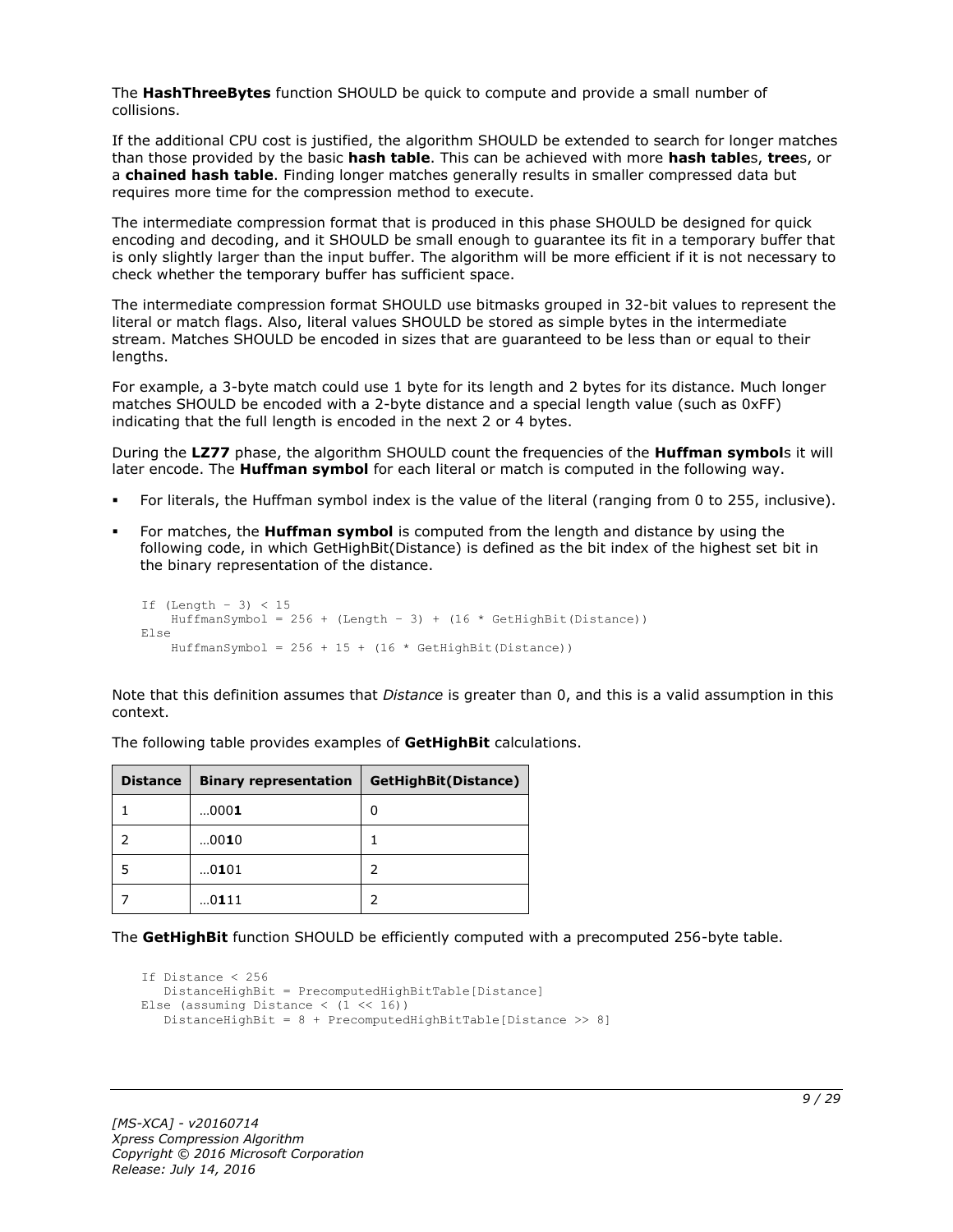## <span id="page-9-0"></span>**2.1.4.2 Huffman Code Construction Phase**

This phase computes canonical **[Huffman codes](#page-4-6)** from the symbol counts generated by the LZ77 [\(\[UASDC\]\)](http://go.microsoft.com/fwlink/?LinkId=90549) phase. For each of the 512 symbols in the **[Huffman alphabet](#page-4-7)**, this phase computes the bit sequence that is used to encode the symbol. These codes are reconstructed by the decompression algorithm from the bit length of each symbol. The codes are canonical because they depend only on the bit length of the symbol, not the precise symbol count. This encoding saves space because bit lengths require fewer bits to store (4 bits per symbol) than exact counts (16 bits per symbol).

An additional requirement of this phase comes from the way the bit lengths are stored in the compressed data: each bit length is stored in 4 bits, so no bit length can be longer than 15 (a **length** of zero means that the symbol does not occur).

The following flowchart illustrates the length-limited canonical **[Huffman code](#page-4-8)** construction method.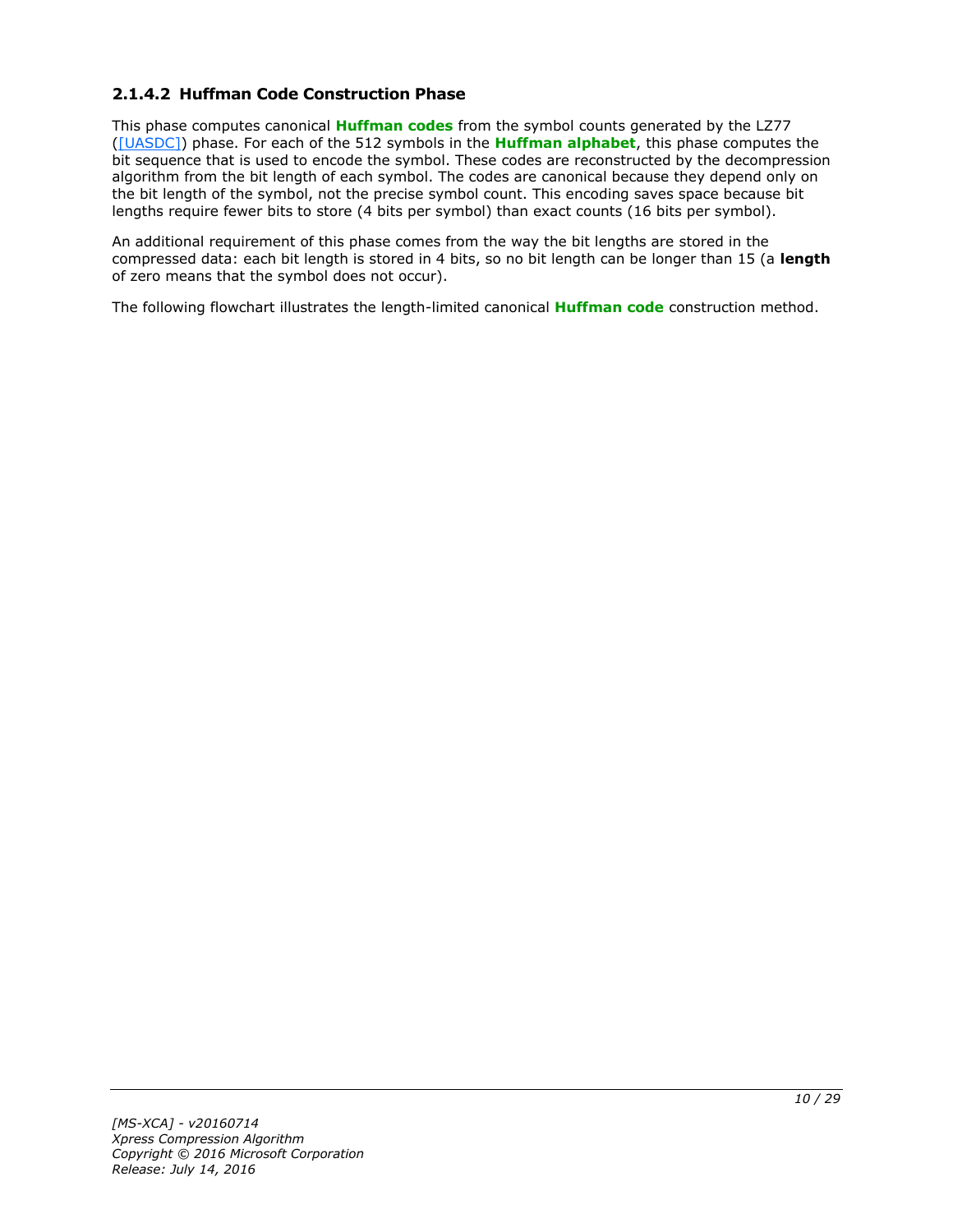

**Figure 2: Length-limited canonical Huffman code construction method.**

## <span id="page-10-0"></span>**2.1.4.3 Final Encoding Phase**

In the final encoding phase, the algorithm processes the intermediate encoding of literals and matches generated by the LZ77 [\(\[UASDC\]\)](http://go.microsoft.com/fwlink/?LinkId=90549) phase. It re-encodes each literal and match using the canonical Huffman codes, but first it encodes the **[Huffman symbol](#page-4-9)** bit lengths.

Each symbol bit length is encoded with 4 bits. Bit lengths for even-valued symbols are stored in the lower 4 bits of the bytes, whereas bit lengths for odd-valued symbols are stored in the higher 4 bits.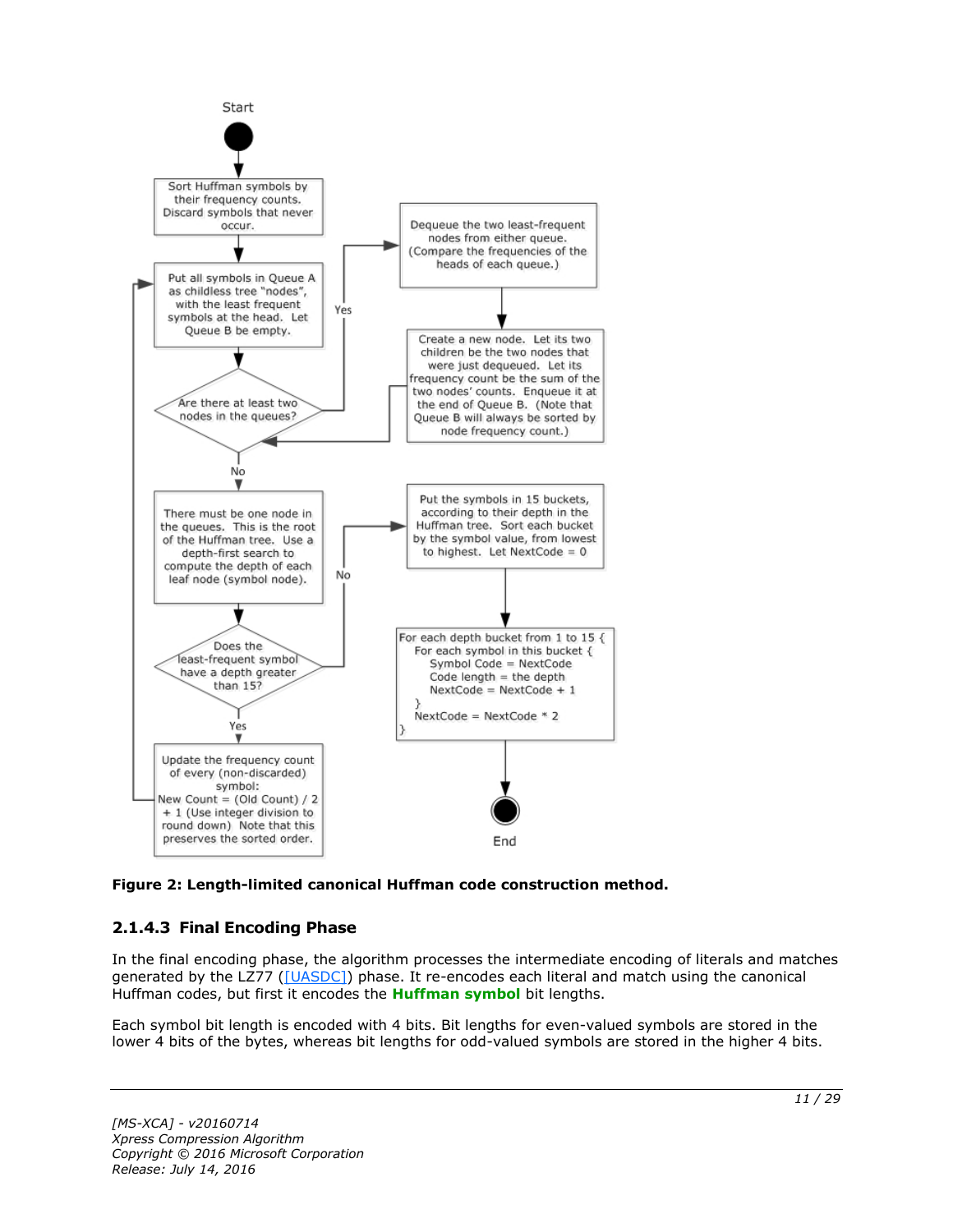For example, if the bit lengths of symbols 0, 1, 2, and 3 were 5, 6, 7, and 8, respectively, the first 2 bytes of the output buffer would be  $0 \times 65$  0x87. The Huffman [\[IEEE-MRC\]](http://go.microsoft.com/fwlink/?LinkId=227659) construction process guarantees that each bit length fits in 4 bits. Symbols that are never used, and therefore have no Huffman code, have the special value of zero.

Because there are 512 Huffman symbols, and the format stores two lengths per byte, this part of the output data will always be exactly 256 bytes.

Following the 256-byte table, the format encodes the sequence of literals and matches. Literals are distinguished from matches by the value of the Huffman symbol: symbol values less than 256 are literals, whereas symbols greater than 255 are matches. Most matches require more bits to fully encode the distance and the length.

As explained in section  $2.1.4.1$ , the match symbol value encodes the length of the match (up to 17) and the bit index of the highest set bit in the distance. If this bit index is, for example, 3, the decompression function can determine that the distance is at least 1000 (1000 binary, or 8 decimal) and at most 1111 (1111 binary, or 15 decimal). It can also compute that 3 more bits of information are required to determine the exact distance. Therefore, the encoder encodes the lower 3 bits of the distance directly in the output bit stream (which is also used to encode the variable-length Huffman codes). In general, the encoder explicitly encodes the lower <GetHighBit(Distance) > bits immediately following the match's Huffman symbol.

The encoder is required to process match lengths longer than 17. If the length is less than 18, the decoder can determine it directly from the match symbol by taking the lower 4 bits and adding 3. A lower-four-bits value of 15 is a special case that means the length is at least 18, and the full length is encoded with more bits. Unlike the extra-distance bits, the extra-length bits are not encoded seamlessly in the **Huffman** bit stream. Longer lengths are encoded with an extra byte in the output, and if that is not enough, an additional 2 bytes. The location of these extra bytes is such that, if the decompression function reads the **Huffman** bit stream in 2-byte chunks, these extra bytes are the next bytes that the decompression function will read.

Some implementations of the decompression algorithm expect an extra symbol to mark the end of the data. For example, certain implementations fail during decompression if the Huffman symbol 256 is not found after the actual data. For this reason, the encoding algorithm appends this symbol and increments the count of symbol 256 before the Huffman codes are constructed.

Note that match distances cannot be larger than 65,535, and match lengths cannot be longer than 65,538. The LZ77 phase is implemented to ensure that match lengths and distances do not exceed these values.

The following pseudocode demonstrates the encoding method.

```
Write the 256-byte table of symbol bit lengths
While there are more literals or matches to encode
       If the next thing is a literal
         WriteBits(SymbolLength[LiteralValue], SymbolCode[LiteralValue])
   Else // the next thing is a match
         Extract the length and distance of the match
        MatchSymbolValue = 256 + min(Length - 3, 15) + (16 * GetHighBit(Distance))
         WriteBits(SymbolLength[MatchSymbolValue], SymbolCode[MatchSymbolValue])
        If (Length - 3) \geq 15
            WriteByte(min(Length - 3 - 15, 255))
           If (Length - 3 - 15) >= 255
                WriteTwoBytes(Length – 3)
         WriteBits(GetHighBit(Distance), Distance – (1 << GetHighBit(Distance)))
WriteBits(SymbolLength[256], SymbolCode[256])
FlushBits()
```
The **WriteBits**, **WriteByte**, **WriteTwoBytes**, and **FlushBits** functions implicitly use five variables, which are initialized as follows: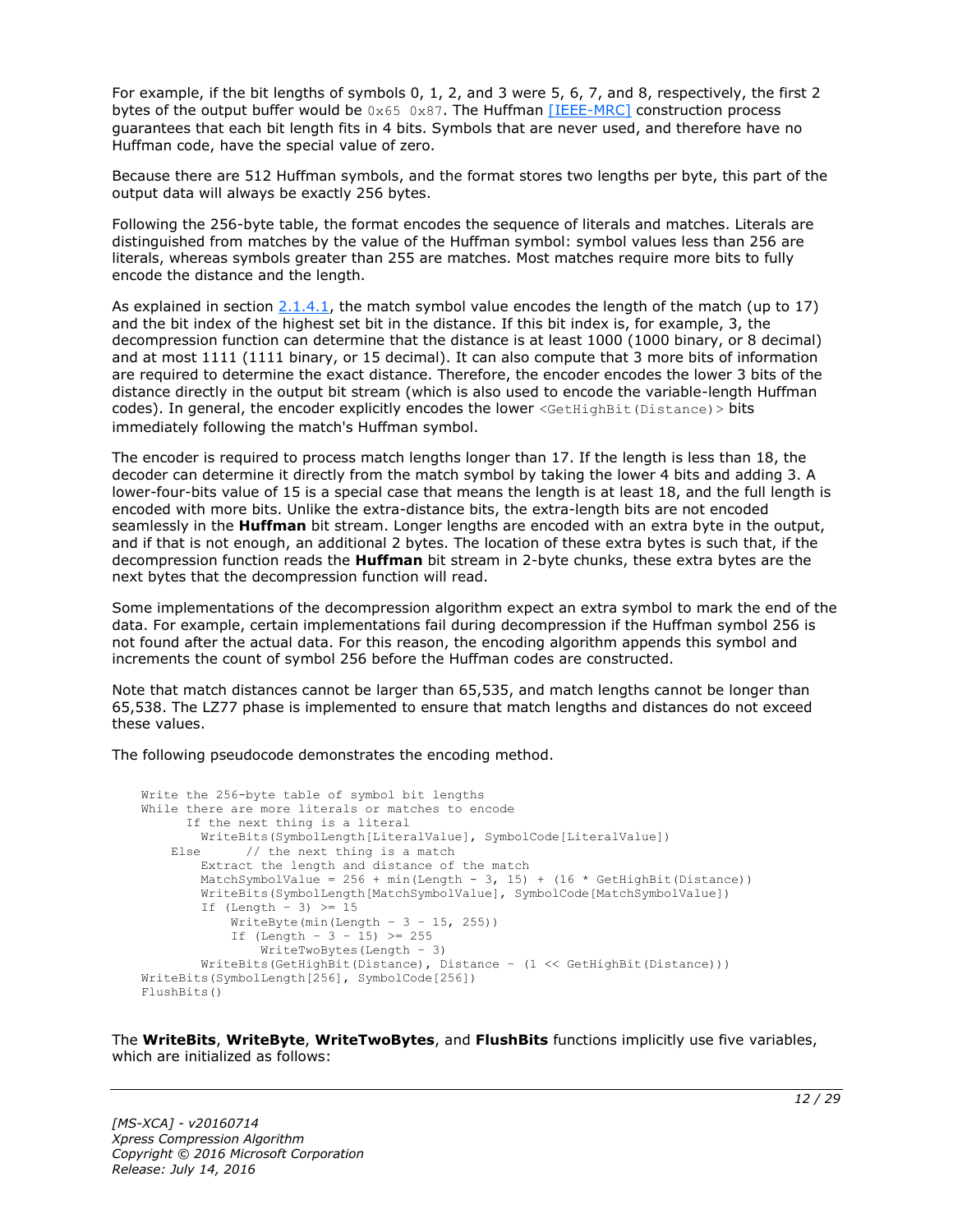```
FreeBits = 16
NextWord = 0
OutputPosition1 = OutputBufferPointer + 256
OutputPosition2 = OutputBufferPointer + 258 
OutputPosition = OutputBufferPointer + 260
```
The following pseudocode shows the implementation of the functions. Note that a complete implementation must also include bounds checks to ensure that nothing is written beyond the output buffer.

```
WriteBits (NumberOfBitsToWrite, BitsToWrite)
     If FreeBits >= NumberOfBitsToWrite
         FreeBits = FreeBits – NumberOfBitsToWrite
         NextWord = (NextWord << NumberOfBitsToWrite) + BitsToWrite
     Else
         NextWord = (NextWord << FreeBits)
         NextWord = NextWord + (BitsToWrite >> (NumberOfBitsToWrite – FreeBits))
         FreeBits = FreeBits – NumberOfBitsToWrite
         Write (NextWord & 0xFF) to OutputPosition1
         Write (NextWord >> 8) to OutputPosition1 + 1
         OutputPosition1 = OutputPosition2
         OutputPosition2 = OutputPosition
         Advance OutputPosition by 2 bytes
         FreeBits = FreeBits + 16
         NextWord = BitsToWrite
End
WriteByte (ByteToWrite)
    Write ByteToWrite to OutputPosition
     Advance OutputPosition by 1 byte
End
WriteTwoBytes (BytesToWrite)
     Write (BytesToWrite & 0xFF) to OutputPosition
     Write (BytesToWrite >> 8) to OutputPosition + 1
    Advance OutputPosition by 2 bytes
End
FlushBits ()
     NextWord <<= FreeBits
     Write (NextWord & 0xFF) to OutputPosition1
     Write (NextWord >> 8) to OutputPosition1 + 1
       Write a 16-bit value of zero to OutputPosition2
     The final compressed size is the value of OutputPosition
End
```
#### <span id="page-12-0"></span>**2.2 LZ77+Huffman Decompression Algorithm Details**

#### <span id="page-12-1"></span>**2.2.1 Abstract Data Model**

None.

## <span id="page-12-2"></span>**2.2.2 Initialization**

None.

## <span id="page-12-3"></span>**2.2.3 Processing Rules**

None.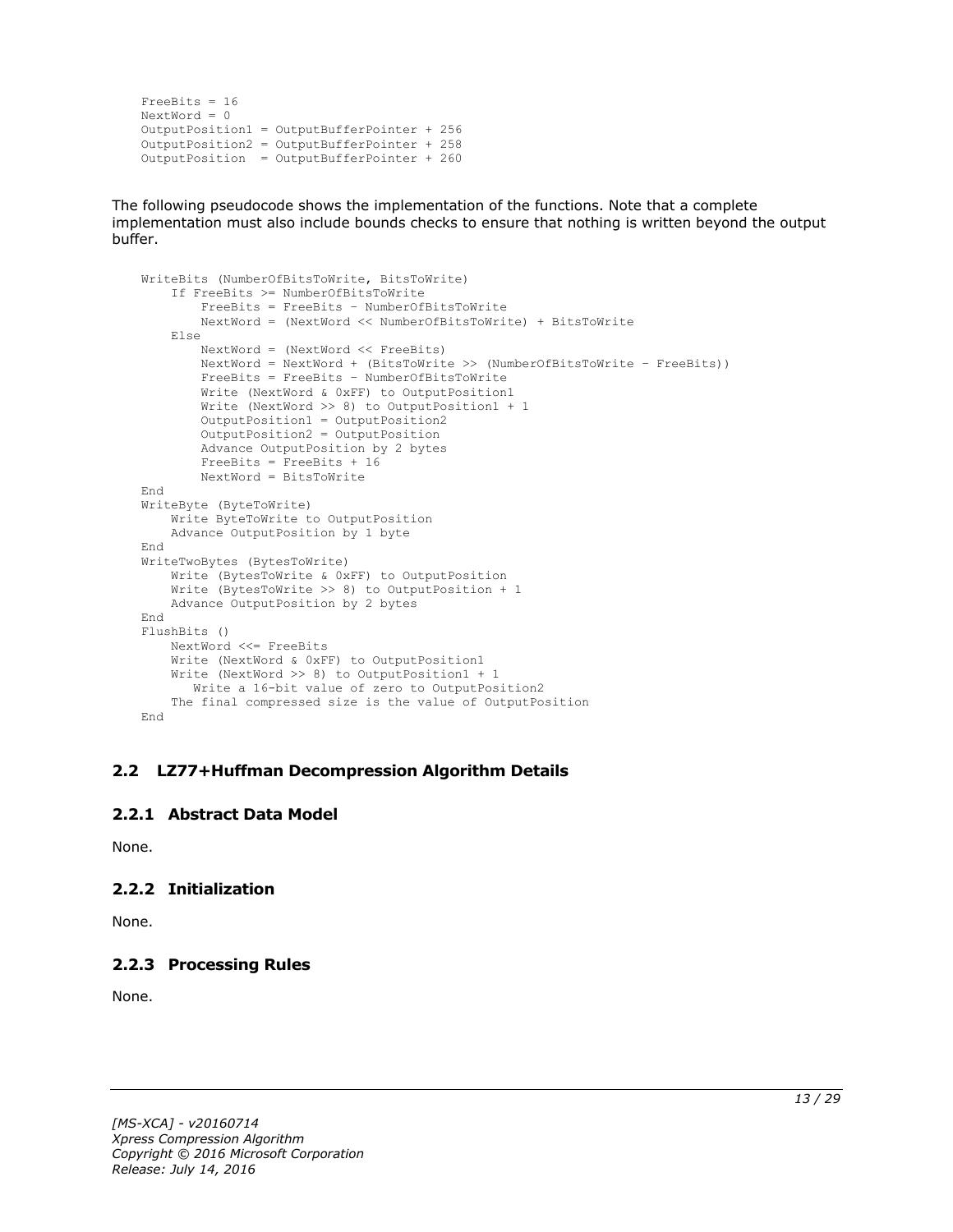#### <span id="page-13-0"></span>**2.2.4 Processing**

The decompression algorithm uses the 256-byte Huffman table to reconstruct the canonical Huffman [\[IEEE-MRC\]](http://go.microsoft.com/fwlink/?LinkId=227659) representations of each symbol. Next, the Huffman stream of LZ77 [\(\[UASDC\]\)](http://go.microsoft.com/fwlink/?LinkId=90549) literals and matches is decoded to reproduce the original data.

The following method can be used to construct a decoding table. The decoding table will have 2^15 entries because 15 is the maximum bit length permitted by the Xpress Compression Algorithm for a Huffman code. If a symbol has a bit length of X, it has  $2^(15 - X)$  entries in the table that point to its value. The order of symbols in the table is sorted by bit length (from low to high), and then by symbol value (from low to high). These requirements represent the agreement of canonicalness with the compression end of the algorithm. The following pseudocode shows the table construction method:

```
CurrentTableEntry = 0
For BitLength = 1 to 15
   For Symbol = 0 to 511
         If the encoded bit length of Symbol equals BitLength
            EntryCount = (1 \leq \leq 15 - \text{BitLength}) Repeat EntryCount times
                 If CurrentTableEntry >= 2^15
                     The compressed data is not valid. Return with error.
                 DecodingTable[CurrentTableEntry] = Symbol
                 CurrentTableEntry = CurrentTableEntry + 1
If CurrentTableEntry does not equal 2^15
     The compressed data is not valid. Return with error.
```
A valid implementation MUST use a method that provides results equivalent to those of the preceding table-based method to construct a data structure for decoding canonical Huffman codes. An implementation MAY use this simple table-based method, but SHOULD use a faster method.

The compression stream is designed to be read in (mostly) 16-bit chunks, with a 32-bit register maintaining at least the next 16 bits of input. This strategy allows the code to seamlessly handle the bytes for long match lengths, which would otherwise be awkward. The following pseudocode demonstrates this method.

```
Build the decoding table
CurrentPosition = 256 // start at the end of the Huffman table
NextBits = Read16Bits(InputBuffer + CurrentPosition)
CurrentPosition += 2
NextBits <<= 16
NextBits |= Read16Bits(InputBuffer + CurrentPosition)
CurrentPosition += 2
ExtraBits = 16
Loop until a terminating condition
    Next15Bits = NextBits \gg (32 - 15)
     HuffmanSymbol = DecodingTable[Next15Bits]
     HuffmanSymbolBitLength = the bit length of HuffmanSymbol, from the table in
                              the input buffer
     NextBits <<= HuffmanSymbolBitLength
     ExtraBits -= HuffmanSymbolBitLength
     If ExtraBits < 0
        NextBits |= Read16Bits(InputBuffer + CurrentPosition) << (-ExtraBits)
         ExtraBits += 16
         CurrentPosition += 2
     If HuffmanSymbol < 256
        Output the byte value HuffmanSymbol to the output stream.
     Else If HuffmanSymbol == 256 and
             the entire input buffer has been read and
             the expected decompressed size has been written to the output buffer
         Decompression is complete. Return with success.
     Else
        HuffmanSumbol = HuffmanSumbol - 256 MatchLength = HuffmanSymbol mod 16
```
*[MS-XCA] - v20160714 Xpress Compression Algorithm Copyright © 2016 Microsoft Corporation Release: July 14, 2016*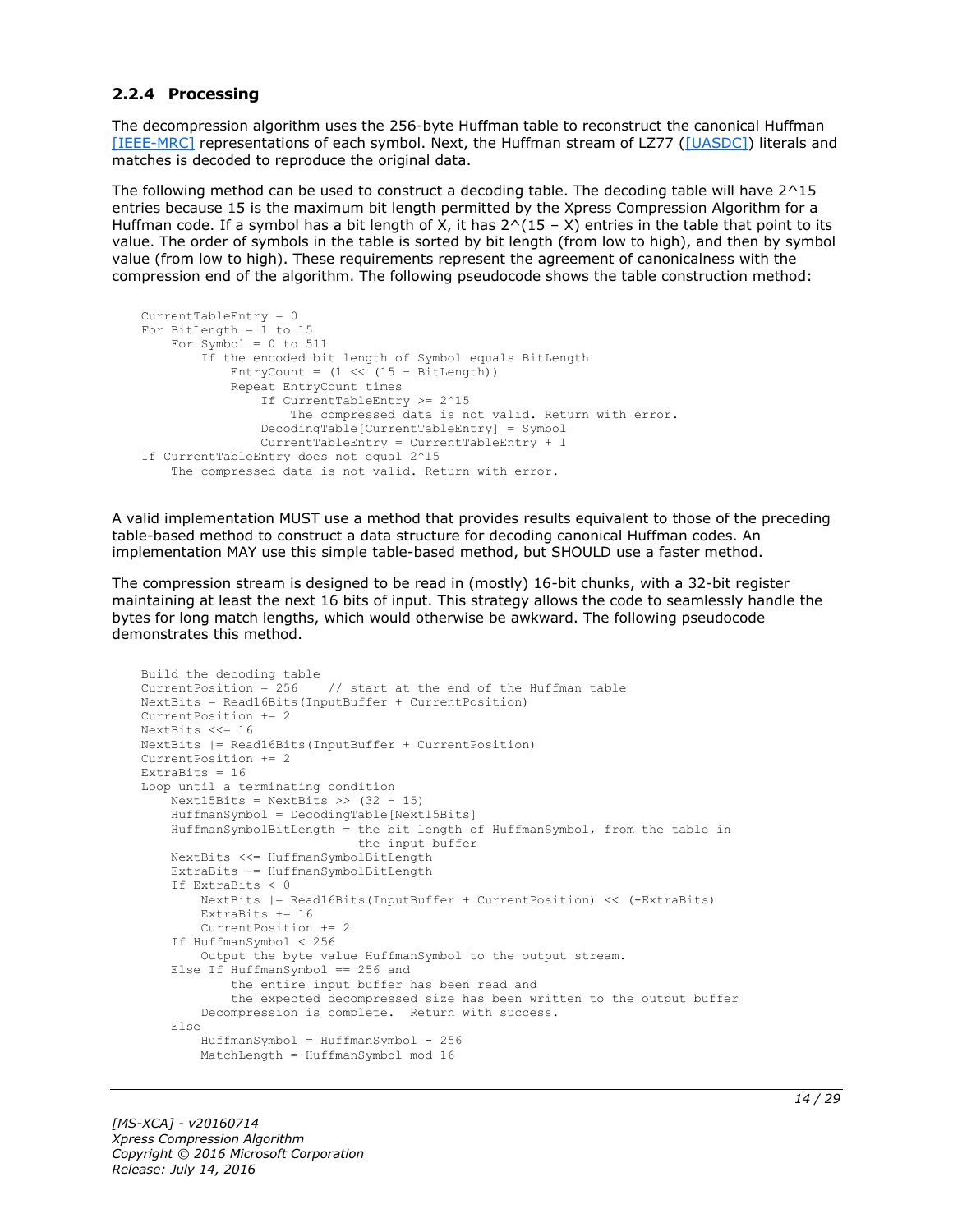```
 MatchOffsetBitLength = HuffmanSymbol / 16
 If MatchLength == 15
    MatchLength = ReadByte(InputBuffer + CurrentPosition)
     CurrentPosition += 1
     If MatchLength == 255
         MatchLength = Read16Bits(InputBuffer + CurrentPosition)
        CurrentPosition += 2
        If MatchLength < 15
            The compressed data is invalid. Return error.
       MatchLength = MatchLength - 15
     MatchLength = MatchLength + 15
MatchLength = MatchLength + 3 MatchOffset = NextBits >> (32 – MatchOffsetBitLength)
 MatchOffset += (1 << MatchOffsetBitLength)
 NextBits <<= MatchOffsetBitLength
 ExtraBits -= MatchOffsetBitLength
 If ExtraBits < 0
   Read the next 2 bytes the same as the preceding (ExtraBits < 0) case
For i = 0 to MatchLength - 1
     Output OutputBuffer[CurrentOutputPosition – MatchOffset + i]
```
An implementation MUST also generate an error indicating that the compressed data is not valid in the event of an improper memory access outside the buffer.

Note that the match-copying loop copies 1 byte at a time and cannot use the standard library functions **memcpy** or **memove**. A sequence of bytes such as aaaaaa can be encoded like this: [literal: "a"][match: offset=1, length=5]. In other words, the match length can be greater than the match offset, and this necessitates the 1-byte-at-a-time copying strategy.

#### <span id="page-14-0"></span>**2.3 Plain LZ77 Compression Algorithm Details**

#### <span id="page-14-1"></span>**2.3.1 Abstract Data Model**

None.

#### <span id="page-14-2"></span>**2.3.2 Initialization**

None.

#### <span id="page-14-3"></span>**2.3.3 Processing Rules**

None.

## <span id="page-14-4"></span>**2.3.4 Processing**

The fastest variant of the Xpress Compression Algorithm avoids the cost of the Huffman [IEEE-MRC] pass by encoding the LZ77 [\[UASDC\]](http://go.microsoft.com/fwlink/?LinkId=90549) literals and matches in a simple way. The encoding process is similar to the method described in section  $2.1.4.1$ , with the key difference that the largest match offset it can encode is 8192 instead of the 65535 limit of the Huffman format. The literal or match flags are encoded in 32-bit chunks. Literals are encoded with a simple byte value. Matches are encoded with a 16-bit value, where the high 13 bits represent the offset and the low 3 bits represent the length. Long lengths are encoded with an additional 4 bits, then 8 bits, and then 16 bits. The following pseudocode provides an outline of the encoding method.

```
Flags = 0 // this is a 32-bit integer value
FlagCount = 0FlagOutputPosition = 0
OutputPosition = 4
```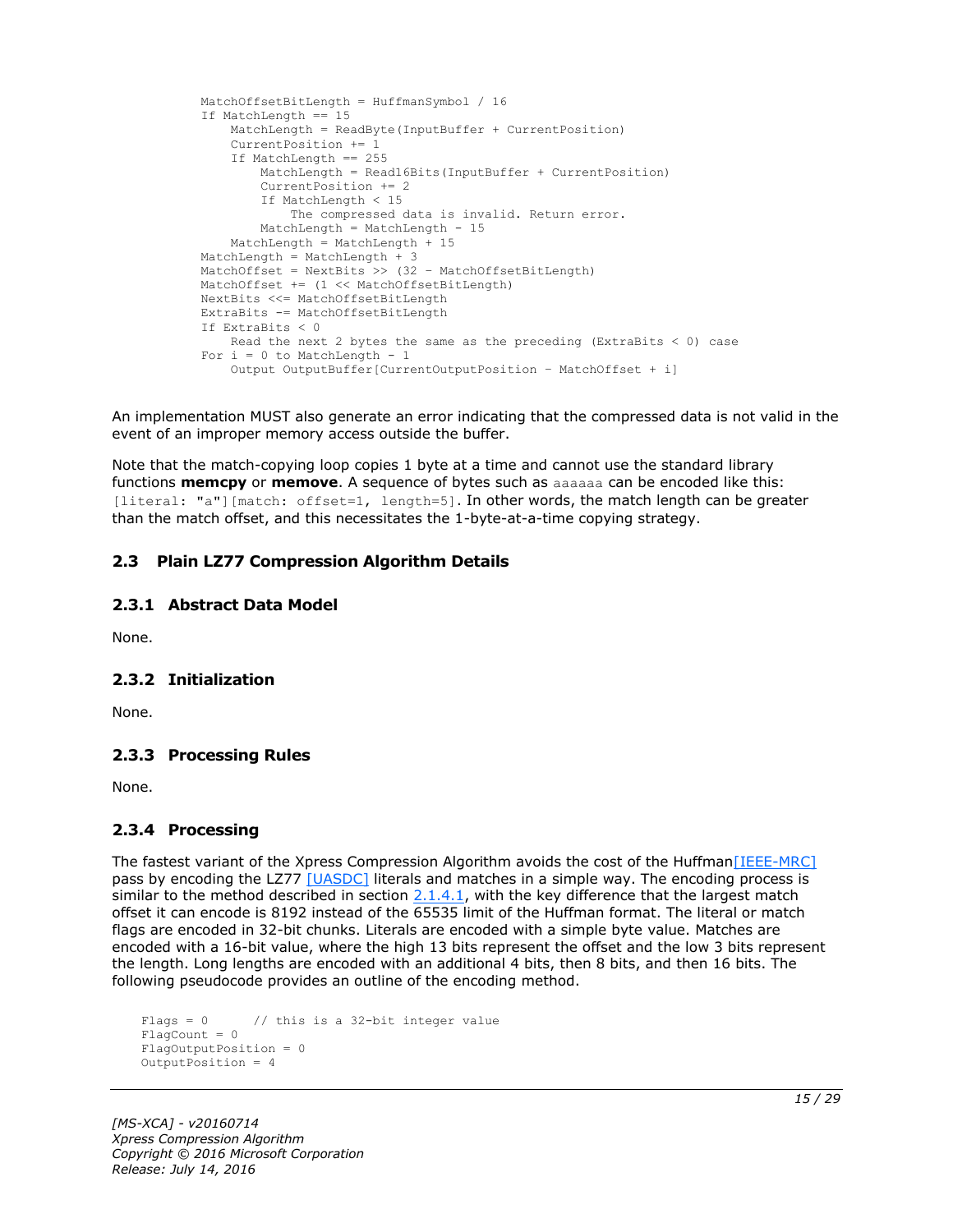```
InputPosition = 0
LastLengthHalfByte = 0
While InputPosition has not reached the end of the input buffer
     Try to find a match with a length of at least 3 (see section 2.1.4.1)
    The match must be within the last 8,192 bytes (MatchOffset \leq 2^13)
     If no match was found or InputPosition + 2 is beyond the input buffer
         Copy 1 byte from InputPosition to OutputPosition. Advance both.
         Flags <<= 1
         FlagCount = FlagCount + 1
         If FlagCount == 32
             Write the 32-bit value Flags to FlagOutputPosition
             FlagCount = 0
             FlagOutputPosition = OutputPosition
             OutputPosition += 4
     Else // a valid match was found
         Let MatchLength and MatchOffset describe the match
         MatchLength = MatchLength – 3
        MatchOffset = MatchOffset - 1 MatchOffset <<= 3
         MatchOffset |= min(MatchLength, 7)
         Write the 16-bit value MatchOffset to OutputPosition
         OutputPosition += 2
         If MatchLength >= 7
            MatchLength -= 7
             If LastLengthHalfByte == 0
                 LastLengthHalfByte = OutputPosition
                 Write the byte value min(MatchLength, 15) to OutputPosition
                OutputPosition += 1
             Else
                 OutputBuffer[LastLengthHalfByte] |= min(15, MatchLength) << 4
                 LastLengthHalfByte = 0
             If MatchLength >= 15
                 MatchLength -= 15
                 Write the byte value min(MatchLength, 255) to OutputPosition
                OutputPosition += 1
                 If MatchLength >= 255
                     MatchLength += 15 + 7
                     Write the 2-byte value MatchLength to OutputPosition
                     OutputPosition += 2
        Flags = (Flags << 1) | 1 FlagCount = FlagCount + 1
         If FlagCount == 32
             Write the 32-bit value Flags to FlagOutputPosition
            FlacCount = 0 FlagOutputPosition = OutputPosition
             OutputPosition += 4
         Advance InputPosition to the first byte that was not in the match
Endwhile
Flags <<=(32 - \text{FlagCount})Flags = (1 \leq \leq (32 - \text{FlagCount})) - 1Write the 32-bit value Flags to FlagOutputPosition
The final compressed size is the value of OutputPosition
```
## <span id="page-15-0"></span>**2.4 Plain LZ77 Decompression Algorithm Details**

#### <span id="page-15-1"></span>**2.4.1 Abstract Data Model**

None.

## <span id="page-15-2"></span>**2.4.2 Initialization**

None.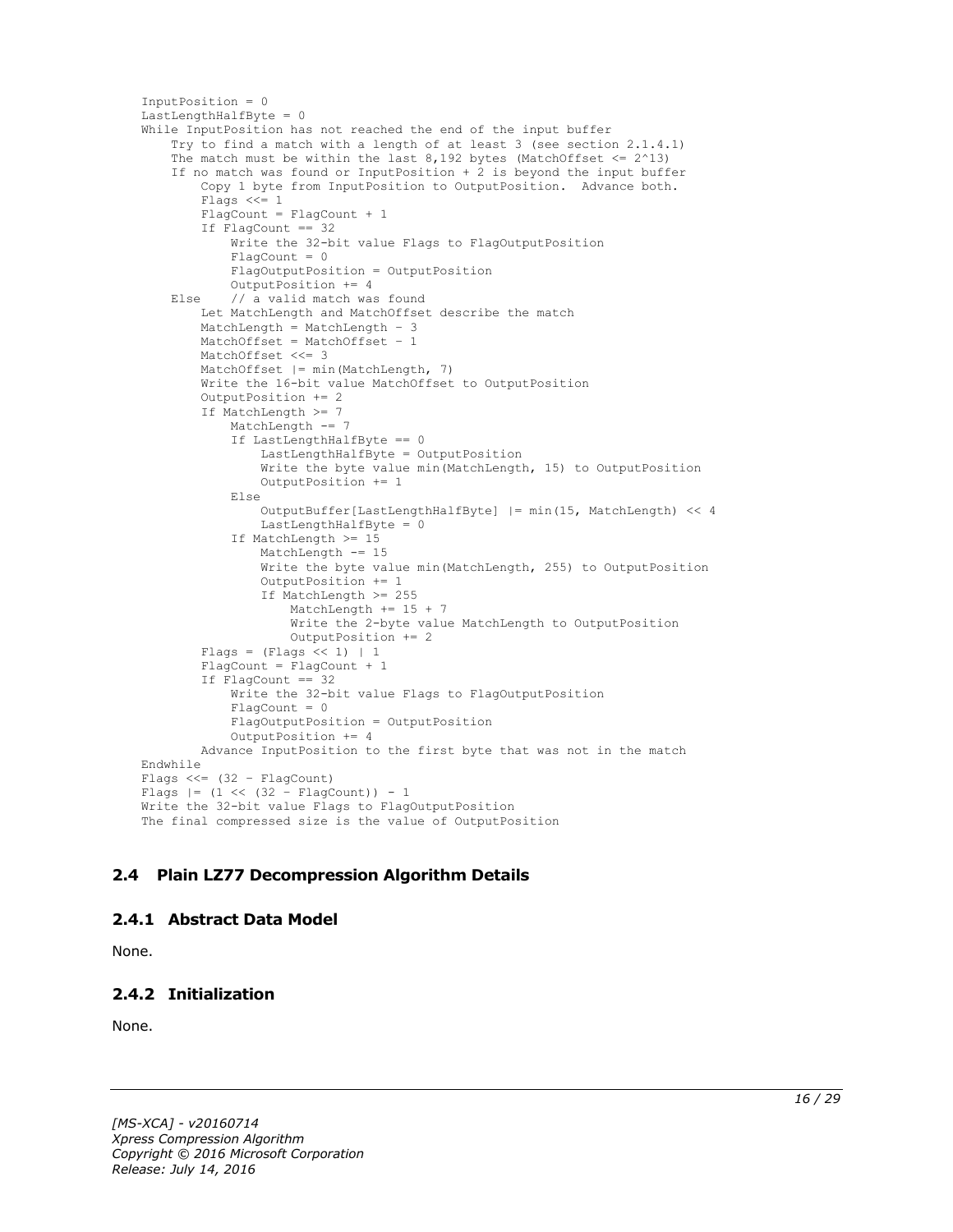#### <span id="page-16-0"></span>**2.4.3 Processing Rules**

None.

#### <span id="page-16-1"></span>**2.4.4 Processing**

This section provides the decompression method corresponding to the compression method that is described in section [2.3.](#page-14-0) The basic structure is to decode each flag, which indicates whether the next item is a literal or a match. Literals are copied directly from the input buffer to the output buffer. Matches are decoded into a (length, offset) pair that is used to copy data from earlier in the output buffer. If the code that follows reads or writes outside the provided buffers at any time, an implementation MUST return an error indicating that the compressed buffer is invalid. Note that the match-copying loop copies 1 byte at a time and cannot use the standard library functions **memcpy** or **memmove**. A sequence of bytes such as aaaaaa can be encoded as follows:

```
[literal: "a"][match: offset=1, length=5]
```
The **match length** can be greater than the **match offset**, and this necessitates the 1-byte-at-a-time copying strategy shown in the following pseudocode.

```
BufferedFlags = 0
BufferedFlagCount = 0
InputPosition = 0
OutputPosition = 0
LastLengthHalfByte = 0Loop until break instruction or error
     If BufferedFlagCount == 0
         BufferedFlags = read 4 bytes at InputPosition
         InputPosition += 4
         BufferedFlagCount = 32
     BufferedFlagCount = BufferedFlagCount – 1
    If (BufferedFlags & (1 \leq \text{BufferedFlagCount})) == 0
         Copy 1 byte from InputPosition to OutputPosition. Advance both.
     Else
         If InputPosition == InputBufferSize
             Decompression is complete. Return with success.
         MatchBytes = read 2 bytes from InputPosition
         InputPosition += 2
        MatchLength = MatchBytes mod 8
        MatchOffset = (MatchBytes / 8) + 1 If MatchLength == 7
             If LastLengthHalfByte == 0
                 MatchLength = read 1 byte from InputPosition
                 MatchLength = MatchLength mod 16
                LastLengthHalfByte = InputPosition
                 InputPosition += 1
             Else
                 MatchLength = read 1 byte from LastLengthHalfByte position
                 MatchLength = MatchLength / 16
                LastLengthHalfByte = 0
             If MatchLength == 15
                 MatchLength = read 1 byte from InputPosition
                 InputPosition += 1
                If MatchLength == 255
                     MatchLength = read 2 bytes from InputPosition
                    InputPosition += 2
                    If MatchLength < 15 + 7
                       Return error.
                    MatchLength == (15 + 7)
                MathLength += 15 MatchLength += 7
        MatchLength += 3
        For i = 0 to MatchLength - 1
```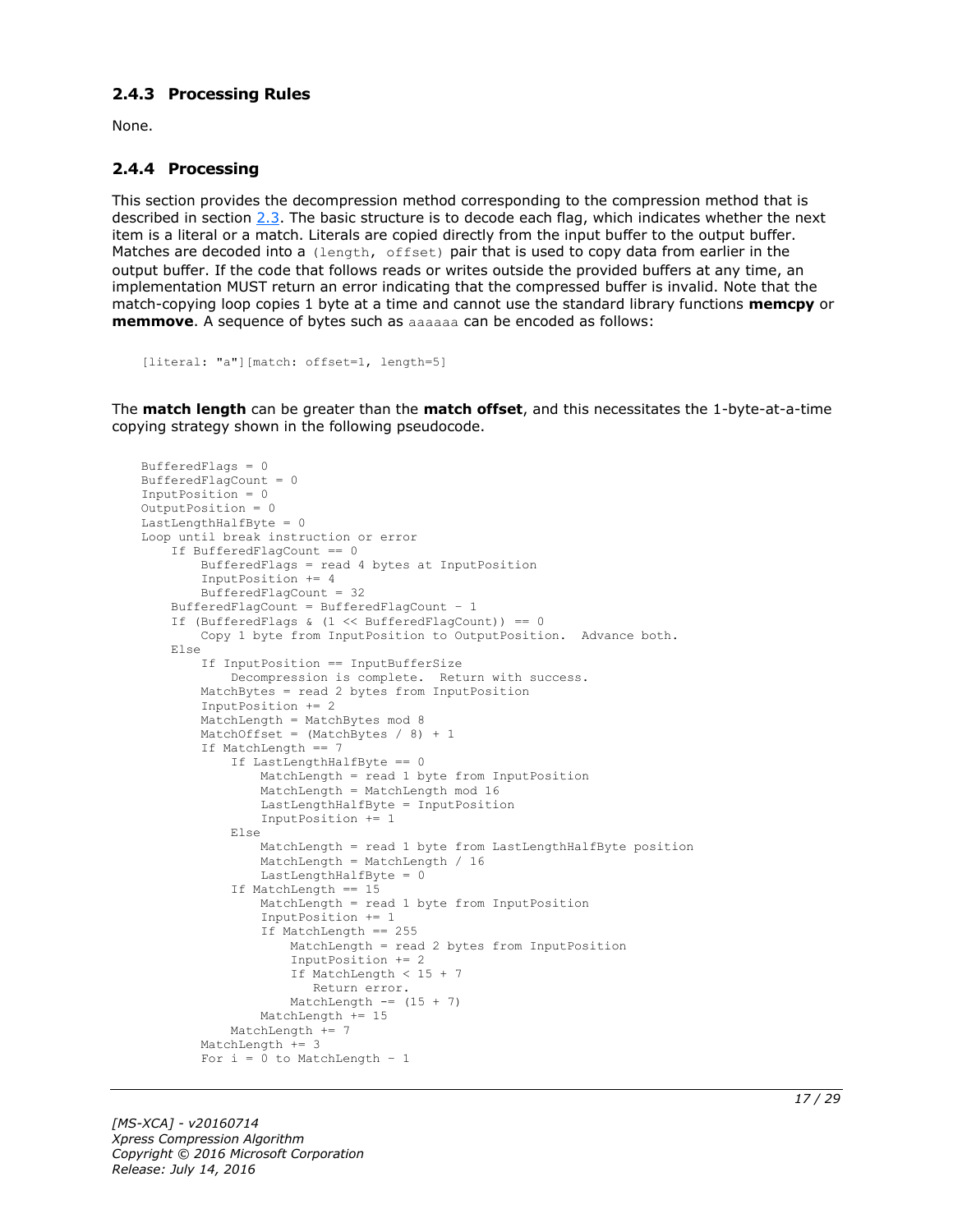```
 Copy 1 byte from OutputBuffer[OutputPosition – MatchOffset]
 OutputPosition += 1
```
### <span id="page-17-0"></span>**2.5 LZNT1 Algorithm Details**

The LZNT1 algorithm employs a grammar common to LZ77 variants, making use of LZ77 [\[UASDC\]](http://go.microsoft.com/fwlink/?LinkId=90549) literals and matches and using the characteristic processing. The LZNT1 algorithm is comparable to the Plain LZ77 variant, which implements the features of LZ77 through a specialized buffer format as specified in section [2.3](#page-14-0) and section [2.4.](#page-15-0) Key differences between the "plain" and LZNT1 variants include the following:

- LZNT1 uses a less complex process to encode lengths.
- LZNT1 varies the number of bits used to encode length and distance, whereas the sizes of the Plain LZ77-encoded fields are fixed.
- LZNT1 groups flags in bytes; Plain LZ77 groups them in 4-byte DWORDs.
- The LZNT1 buffer is structured as a series of chunks that can be independently decompressed.

#### <span id="page-17-1"></span>**2.5.1 Abstract Data Model**

This section describes a conceptual model of possible data organization that an implementation maintains to participate in this algorithm. The described organization is provided to facilitate the explanation of how the algorithm behaves. This document does not mandate that implementations adhere to this model as long as their external behavior is consistent with that described in this document.

The following elements are specific to this algorithm.

- **Chunks:** Segments of data that are compressed, uncompressed, or that denote the end of the buffer.
- **Chunk header:** The header for a compressed or uncompressed chunk of data.
- **Flag bytes:** A bit flag whose bits, read from low order to high order, specify the formats of the data elements that follow. For example, bit 0 corresponds to the first data element, bit 1 to the second, and so on. If the bit corresponding to a data element is set, the element is a 2-byte compressed word; otherwise, it is a 1-byte literal value.
- **Flag group:** A flag byte followed by zero or more data elements, each of which is a single literal byte or a 2-byte compressed word.

#### <span id="page-17-2"></span>**2.5.1.1 Buffer Format**

The LZNT1 algorithm relies on the use of a specific buffer format in its implementation of LZ77. The compression algorithm produces a buffer format of the following grammatical structure:

```
<Buffer> ::= <Chunk> <Buffer> | <Chunk>
<Chunk> ::= <Compressed_chunk> | 
             <Uncompressed_chunk> |
             End_of_buffer
<Uncompressed_chunk> ::= Chunk_header Uncompressed_data
<Compressed chunk> ::= Chunk header <Flag_group>
<Flag_group> ::= <Flag_data> <Flag_group> | <Flag_data>
<Flag_data> ::=
    Flag byte <Data> <Data> <Data> <Data> <Data> <Data> <Data> <Data> <Data> <Data>
```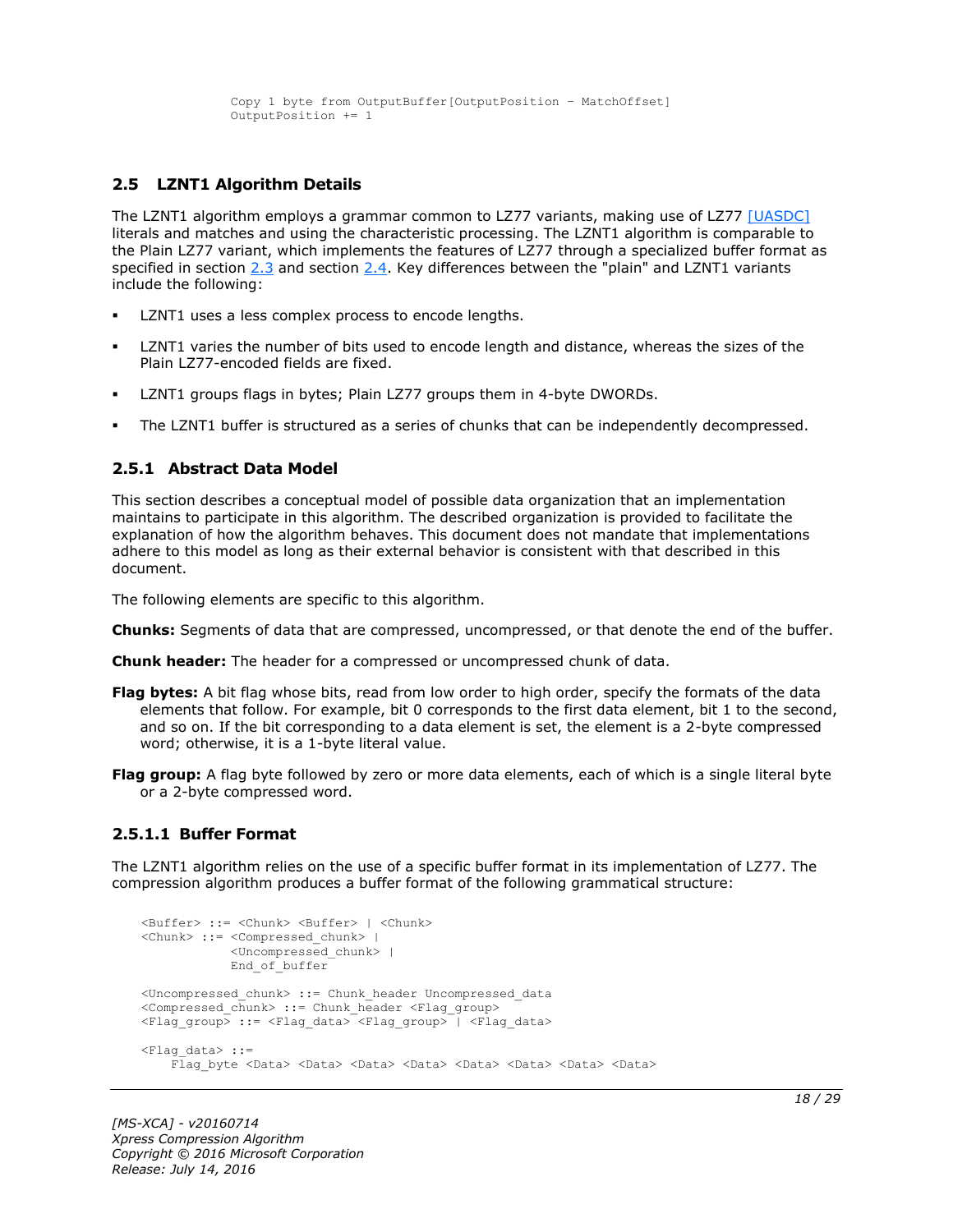```
 | Flag_byte <Data> <Data> <Data> <Data> <Data> <Data> <Data>
   | Flag_byte <Data> <Data> <Data> <Data> <Data> <Data>
   | Flag_byte <Data> <Data> <Data> <Data> <Data>
   | Flag_byte <Data> <Data> <Data> <Data>
   | Flag_byte <Data> <Data> <Data> 
   | Flag_byte <Data> <Data>
   | Flag_byte <Data> 
<Data> ::= Literal | Compressed_word
```
A compressed data buffer consists of one or more **chunks**. A chunk is either compressed, uncompressed, or it denotes the end of the buffer. If the chunk is uncompressed, it contains a **chunk header** followed by uncompressed data; if it is compressed, it contains a chunk header followed by a series of one or more pieces of flagged data. Finally, a piece of flagged data consists of a **flag byte** that is followed by no more than 8 individual data elements.

The following sections describe the structure of each of these grammatical elements, including constraints on their usage that are not expressed in the raw grammar.

## <span id="page-18-0"></span>**2.5.1.2 Buffers and Chunks**

A compressed buffer consists of a series of one or more compressed output **chunks**. Each chunk begins with a 16-bit header.

If both bytes of the header are 0, the header is an *End\_of\_buffer* terminal that denotes the end of the compressed data stream.

Otherwise, the header MUST be formatted as follows:

- Bit 15 indicates whether the chunk contains compressed data.
- Bits [14:12] contain a signature indicating the format of the subsequent data.
- Bits [11:0] contain the size of the compressed chunk, minus three bytes.

Bit 15 indicates whether the chunk contains compressed data. If this bit is zero, the **chunk header** is followed by uncompressed literal data. If this bit is set, the next byte of the chunk is the beginning of a *Flag\_group* nonterminal that describes some compressed data.

Bits 14 down to 12 contain a signature value. This value MUST always be 3 (unless the header denotes the end of the compressed buffer).

Bits 11 down to 0 contain the size of the compressed chunk minus three bytes. This size otherwise includes the size of any metadata in the chunk, including the chunk header. If the chunk is uncompressed, the total amount of uncompressed data therein can be computed by adding 1 to this value (adding 3 bytes to get the total chunk size, then subtracting 2 bytes to account for the chunk header).

The *End\_of\_buffer* character is not required to terminate the compressed buffer. The character is used, however, if space allows. For example, given 20 kilobytes (KB) of uncompressed data and a 10 KB buffer to contain the compressed data, if the size of the compressed data (including metadata) is exactly 10 KB, the capacity of the buffer has been met. In such a case, the *End\_of\_buffer* terminal is not written.

Because the presence of this terminal is not guaranteed, the size of the compressed data MUST be known before data in this format is decompressed.

If an *End\_of\_buffer* terminal is added, the size of the final compressed data is considered not to include the size of the *End\_of\_buffer* terminal.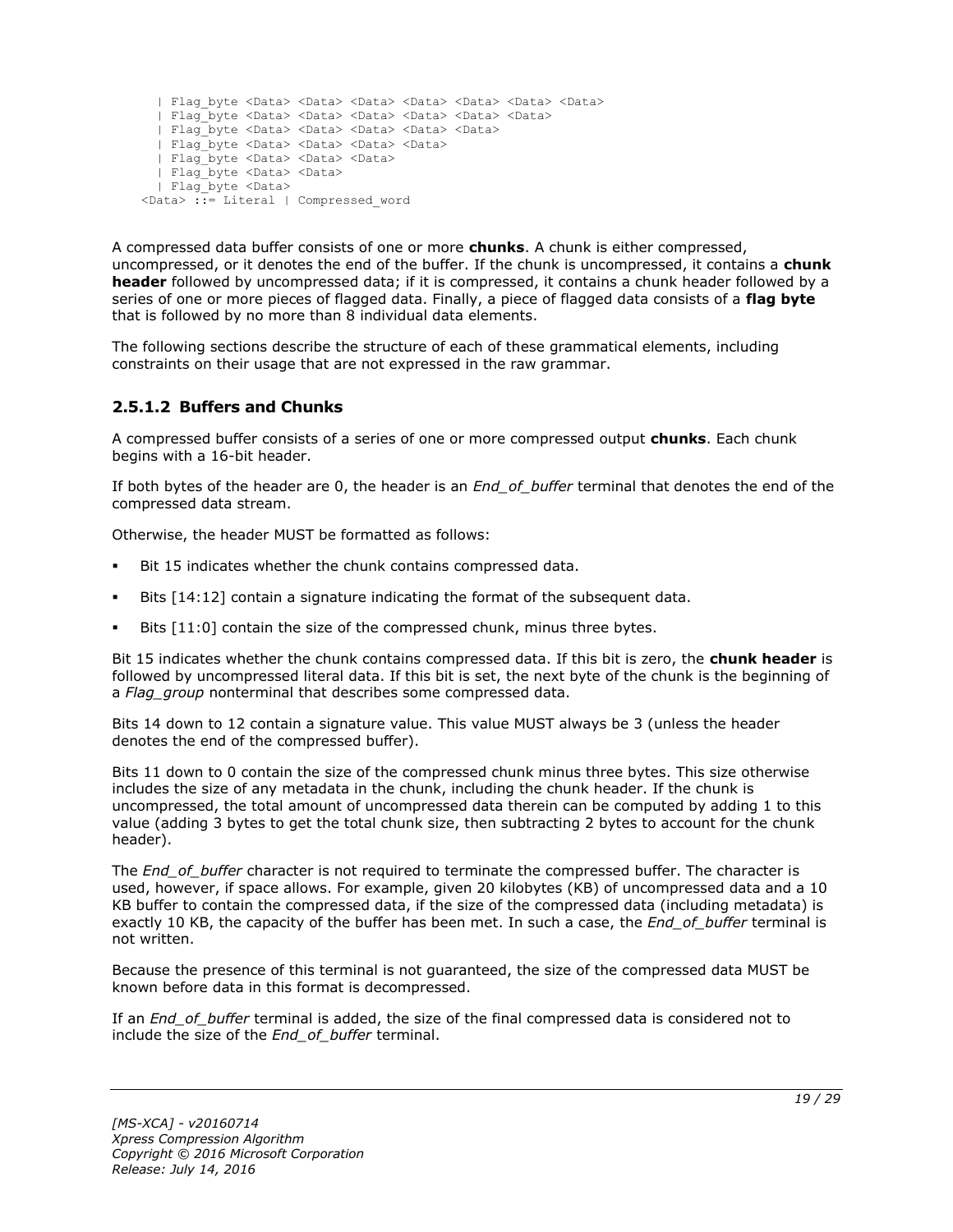#### <span id="page-19-0"></span>**2.5.1.3 Flag Groups**

If a **chunk** is compressed, its **chunk header** is immediately followed by the first byte of a *Flag\_group* nonterminal.

A **flag group** consists of a **flag byte** followed by zero or more data elements. Each data element is either a single literal byte or a two-byte compressed word. The individual bits of a **flag byte**, taken from low-order bits to high-order bits, specify the formats of the subsequent data elements (such that bit 0 corresponds to the first data element, bit 1 to the second, and so on). If the bit corresponding to a data element is set, the element is a two-byte compressed word; otherwise, it is a one-byte literal.

#### <span id="page-19-1"></span>**2.5.1.4 Data Elements**

A data element MUST either be an uncompressed literal or a compressed word. An uncompressed literal is a byte of data that was not compressed and can therefore be treated as part of the uncompressed data stream. A compressed word is a two-byte value that contains a length and a displacement and whose format varies depending on the portion of the data that is being processed.

Each compressed word consists of a D-bit displacement in the high-order bits and an L-bit length in the low-order bits, subject to the constraints that  $4 \leq D \leq 12$ ,  $4 \leq L \leq 12$ , and  $D + L = 16$ . The displacement in a compressed word is the difference between the current location in the uncompressed data (either the current read point when compressing or the current write point when decompressing) and the location of the uncompressed data corresponding to the compressed word, minus one byte. The length is the amount of uncompressed data that can be found at the appropriate displacement, minus three bytes. While using the compressed buffers, the stored displacement must be incremented by 1 and the stored length must be incremented by 3, to get the actual displacement and length.

For example, the input data for a given compression consists of the following stream:

F F G A A G F E D D E F F E E | F F G A A G F E D D E F E D D

In this case, the data prior to the vertical bar has already been compressed. The next 12 characters of the input stream match the first 12 characters of the data that was already compressed. Moreover, the distance from the current input pointer to the start of this matching string is 15 characters. This can be described by the  $\langle$ displacement, length> pair of  $\langle$ 15, 12>.

Decompression of this data produces the first portion of the input stream:

F F G A A G F E D D E F F E E |

The next data element is a <15,  $12$  bisplacement-length pair. The start of the uncompressed data is 15 characters behind the last character in the already uncompressed data, and the length of the data to read is 12 characters. Decompression results in the following buffer.

F F G A A G F E D D E F F E E F F G A A G F E D D E F |

This matches the original data stream.

F F G A A G F E D D E F F E E F F G A A G F E D D E F E D D

The sizes of the displacement and length fields of a compressed word vary with the amount of uncompressed data in the current chunk that has already been processed. The format of a given compressed word is determined as follows: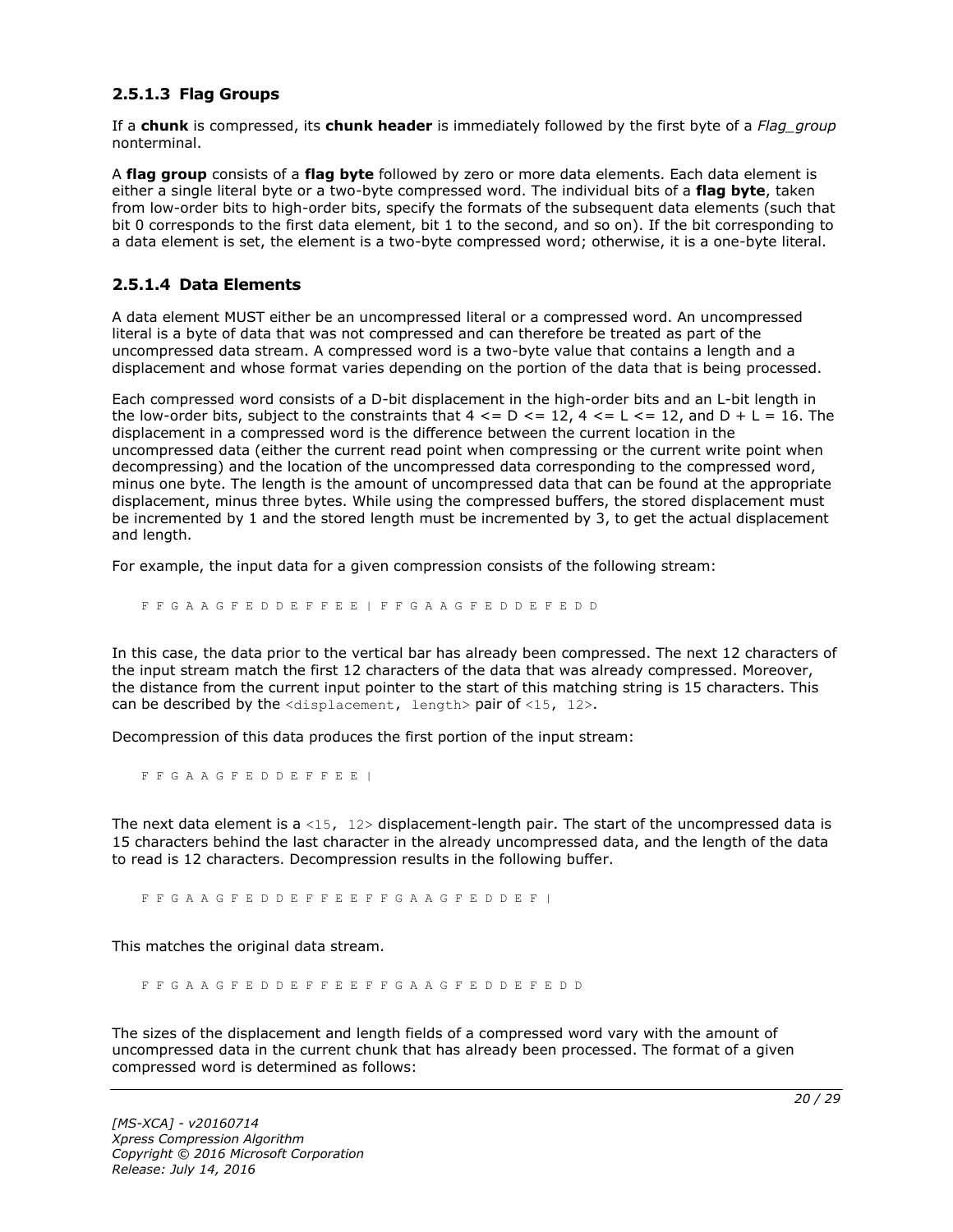Let U be the amount of uncompressed data that has already been processed in the current chunk (either the amount that has been read when compressing data or the amount that has been written when decompressing data).

Note that U depends on the offset from the start of a chunk and not the offset from the beginning of the uncompressed data.

Then let M be the largest value in  $[4...12]$  such that  $2^{M-1} < U$ , or 4 if there is no such value.

A compressed word then has the format  $D = M$  and  $L = 16 - M$ , with the displacement occupying D high-order bits and the length occupying L low-order bits.

## <span id="page-20-0"></span>**2.5.2 Initialization**

None.

## <span id="page-20-1"></span>**2.5.3 Processing Rules**

Input streams are compressed in units of 4096 bytes. The process of creating a chunk is complete if at least 4096 bytes of data or the remainder of the input buffer is compressed. If the data remains in the input buffer, the processing of a new chunk is started.

Lempel-Ziv compression does not require that the entirety of the data to which a compressed word refers actually be in the uncompressed buffer when the word is processed. In other words, it is not required that  $(U -$  displacement + length  $< U$ ). Therefore, when processing a compressed word, data MUST be copied from the start of the uncompressed target region to the end—that is, the byte at (U – displacement) MUST be copied first, then  $(U -$  displacement  $+ 1)$ , and so on, because the compressed word might refer to data that will be written during decompression.

Some of the bits in a flag byte might not be used. To process compressed buffers, the size of the compressed chunk that is stored in the chunk header MUST be used to determine the position of the last valid byte in the chunk. The size value MUST ignore flag bits that correspond to bytes outside the chunk.

## <span id="page-20-2"></span>**2.5.4 Processing**

For a discussion of LZ77 processing similar to that of the LZNT1 variant, see sections [2.3](#page-14-0) and [2.4](#page-15-0) on Plain LZ77 compression and decompression.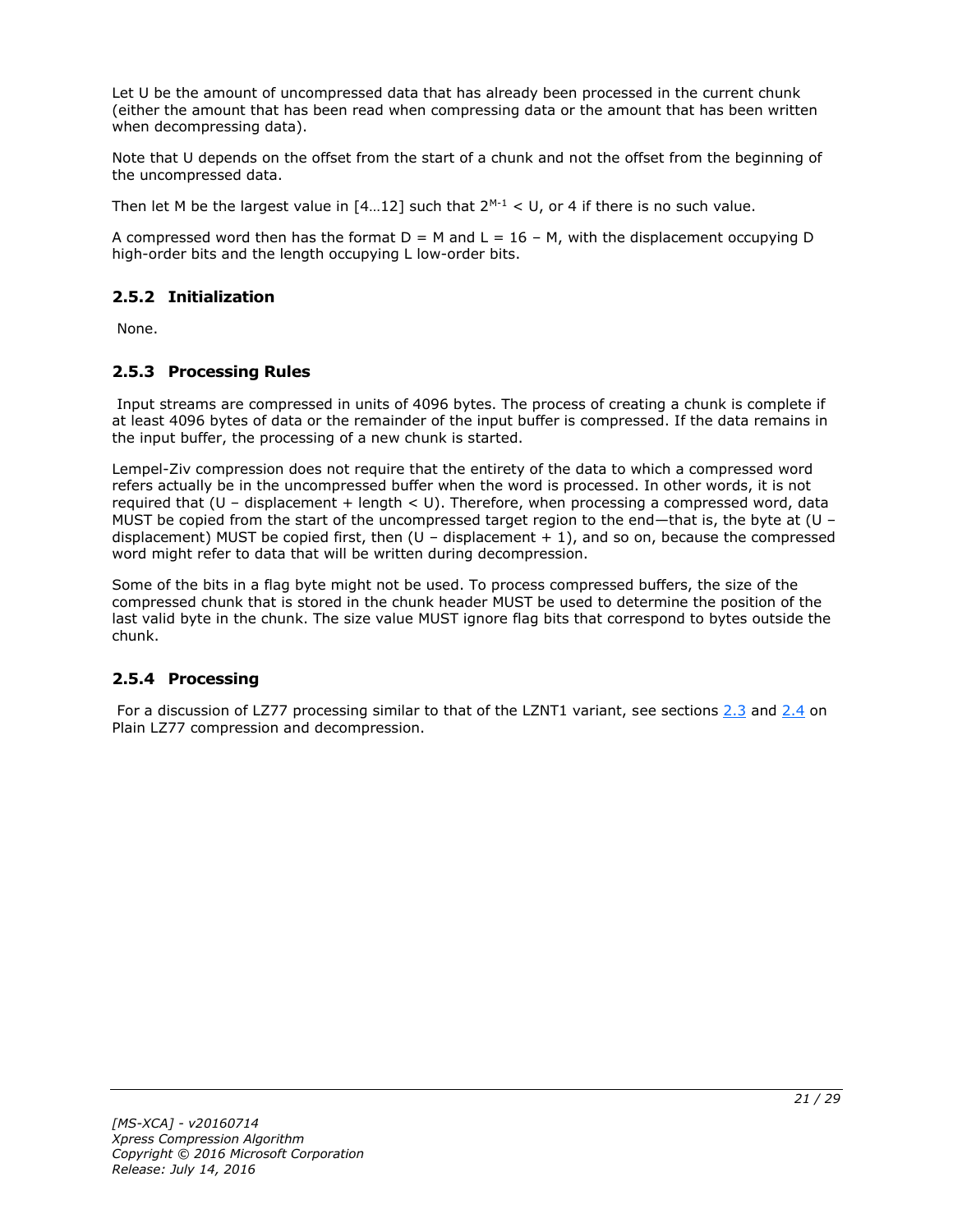## <span id="page-21-0"></span>**3 Algorithm Examples**

## <span id="page-21-1"></span>**3.1 LZ77**

With the Plain LZ77 variant of the algorithm, the uncompressed ASCII string abcdefghijklmnopgrstuvwxyz is compressed as follows, in hexadecimal.

3f 00 00 00 61 62 63 64 65 66 67 68 69 6a 6b 6c 6d 6e 6f 70 71 72 73 74 75 76 77 78 79 7a

The first 4 bytes encode the first 32 literal or match flags (in this case, 26 zero bits, representing the 26 literals to follow, then 6 one bits, because any extra flag bits are ones). The next 26 bytes are the ASCII representation of the input string.

The uncompressed input is the 300-byte ASCII string:

abcabcabcabcabcabcabcabcabcabcabcabcabcabcabcabcabcabcabcabcabcabcabcabcabcabcabcabcabcabcabc abcabcabcabcabcabcabcabcabcabcabcabcabcabcabcabcabcabcabcabcabcabcabcabcabcabcabcabcabcabcabc abcabcabcabcabcabcabcabcabcabcabcabcabcabcabcabcabcabcabcabcabcabcabcabcabcabcabcabcabcabcabc abcabcabcabcabcabcabc

In this case, using Plain LZ77, those 300 bytes are encoded as follows:

ff ff ff 1f 61 62 63 17 00 0f ff 26 01

This is the encoding of abc [match: distance =  $3$ , length = 297].

#### <span id="page-21-2"></span>**3.2 LZ77+Huffman**

The uncompressed ASCII string abcdefghijklmnopqrstuvwxyz is compressed as a sequence of literals, as follows, in hexadecimal.

00 00 00 00 00 00 00 00 00 00 00 00 00 00 00 00 00 00 00 00 00 00 00 00 00 00 00 00 00 00 00 00 00 00 00 00 00 00 00 00 00 00 00 00 00 00 00 00 50 55 55 55 55 55 55 55 55 55 55 45 44 04 00 00 00 00 00 00 00 00 00 00 00 00 00 00 00 00 00 00 00 00 00 00 00 00 00 00 00 00 00 00 00 00 00 00 00 00 00 00 00 00 00 00 00 00 00 00 00 00 00 00 00 00 00 00 00 00 00 00 00 00 00 00 00 00 00 00 04 00 00 00 00 00 00 00 00 00 00 00 00 00 00 00 00 00 00 00 00 00 00 00 00 00 00 00 00 00 00 00 00 00 00 00 00 00 00 00 00 00 00 00 00 00 00 00 00 00 00 00 00 00 00 00 00 00 00 00 00 00 00 00 00 00 00 00 00 00 00 00 00 00 00 00 00 00 00 00 00 00 00 00 00 00 00 00 00 00 00 00 00 00 00 00 00 00 00 00 00 00 00 00 00 00 00 00 00 00 00 00 00 00 00 00 00 00 00 00 00 00 00 00 00 00 00 00 d8 52 3e d7 94 11 5b e9 19 5f f9 d6 7c df 8d 04 00 00 00 00

The first 256 bytes represent the Huffman code lengths. In this case, most of these values are zero because those symbols are not used. The few nonzero values represent the code lengths (5 bits or 4 bits in this case) of the literal symbols corresponding to the ASCII characters of the lowercase alphabet, as well as the end-of-file (EOF) symbol (symbols index 256). The last few bytes in the buffer are the Huffman encoding of the string abcdefghijklmnopgrstuvwxyz[EOF].

The uncompressed data is the following 300-byte ASCII string:

abcabcabcabcabcabcabcabcabcabcabcabcabcabcabcabcabcabcabcabcabcabcabcabcabcabcabcabcabcabcabc abcabcabcabcabcabcabcabcabcabcabcabcabcabcabcabcabcabcabcabcabcabcabcabcabcabcabcabcabcabcabc abcabcabcabcabcabcabcabcabcabcabcabcabcabcabcabcabcabcabcabcabcabcabcabcabcabcabcabcabcabcabc abcabcabcabcabcabcabc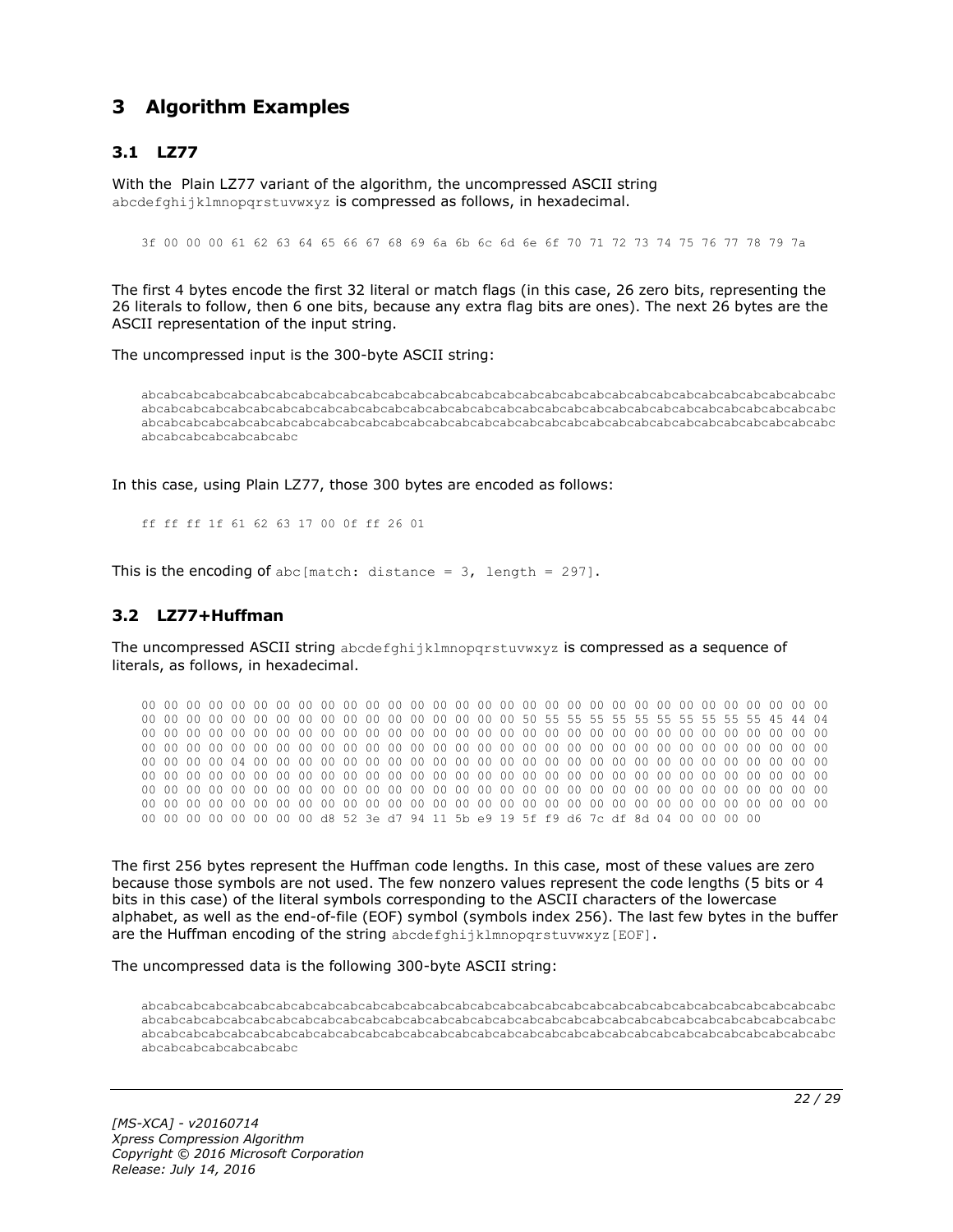#### The LZ77+Huffman algorithm encodes it as follows:

00 00 00 00 00 00 00 00 00 00 00 00 00 00 00 00 00 00 00 00 00 00 00 00 00 00 00 00 00 00 00 00 00 00 00 00 00 00 00 00 00 00 00 00 00 00 00 00 30 23 00 00 00 00 00 00 00 00 00 00 00 00 00 00 00 00 00 00 00 00 00 00 00 00 00 00 00 00 00 00 00 00 00 00 00 00 00 00 00 00 00 00 00 00 00 00 00 00 00 00 00 00 00 00 00 00 00 00 00 00 00 00 00 00 00 00 00 00 00 00 00 00 00 00 00 00 00 00 02 00 00 00 00 00 00 00 00 00 00 00 00 00 00 20 00 00 00 00 00 00 00 00 00 00 00 00 00 00 00 00 00 00 00 00 00 00 00 00 00 00 00 00 00 00 00 00 00 00 00 00 00 00 00 00 00 00 00 00 00 00 00 00 00 00 00 00 00 00 00 00 00 00 00 00 00 00 00 00 00 00 00 00 00 00 00 00 00 00 00 00 00 00 00 00 00 00 00 00 00 00 00 00 00 00 00 00 00 00 00 00 00 00 00 00 00 00 00 00 00 00 00 00 00 00 00 00 a8 dc 00 00 ff 26 01

The first 256 bytes are the Huffman code lengths. The nonzero symbols are the literals 'a', 'b', and 'c'; the EOF symbol; and one match symbol. The last few bytes encode abc[match: distance=3, length=297][EOF]. This example illustrates how long match lengths are encoded. In the last bytes of the compressed data, note the calculation  $0x126 = 294 = 297 - 3$ . Because it is the minimum match length, 3 is subtracted from each match length before it is encoded.

#### <span id="page-22-0"></span>**3.3 LZNT1**

The following shows an example of LZ77 compression in which the compressed word references data that is not wholly contained in the uncompressed buffer at the time when the word is processed. In this scenario, the compressed word is processed by copying data from the start of the uncompressed target region to the end.

The following ANSI string, including the terminal NUL, is 142 bytes in length.

F# F# G A A G F# E D D E F# F# E E F# F# G A A G F# E D D E F# E D D E E F# D E F# G F# D E F# G F# E D E A F# F# G A A G F# E D D E F# E D D

The algorithm, using the standard compression engine, produces the following hexadecimal output with a length of 59 bytes.

| 0x00000000: 38 b0 88 46 23 20 00 20 |  |  |  |  |
|-------------------------------------|--|--|--|--|
| 0x00000008: 47 20 41 00 10 a2 47 01 |  |  |  |  |
| 0x00000010: a0 45 20 44 00 08 45 01 |  |  |  |  |
| 0x00000018: 50 79 00 c0 45 20 05 24 |  |  |  |  |
| 0x00000020: 13 88 05 b4 02 4a 44 ef |  |  |  |  |
| 0x00000028: 03 58 02 8c 09 16 01 48 |  |  |  |  |
| 0x00000030: 45 00 be 00 9e 00 04 01 |  |  |  |  |
| 0x00000038: 18 90 00                |  |  |  |  |

The compressed data is contained in a single chunk. The chunk header, interpreted as a 16-bit value, is 0xB038. Bit 15 is 1, so the chunk is compressed; bits 14 through 12 are the correct signature value (3); and bits 11 through 0 are decimal 56, so the chunk is 59 bytes in size.

The next byte, 0x88, is a flag byte. Bits 0, 1, and 2 of this byte are clear, so the next 3 bytes are not compressed. They are 0x46 ('F'), 0x23 ('#'), and 0x20 (a space). The output stream now contains "F# ".

Bit 3 of the flag byte is set, however, so the next two bytes are part of a compressed word; in this case, that word is 0x2000. Here, the offset from the start of the uncompressed data, U, is 3 bytes; there is no value M such that M  $>= 4$  and  $2^{M-1} < U$ , so the compressed word has 4 bits of displacement and 12 bits of length. The stored displacement is 2 (0010) and the stored length is 0 (0000 0000 0000); the actual displacement is 3 (2 + 1 = 3) and the length is 3 (0 + 3 = 3). The next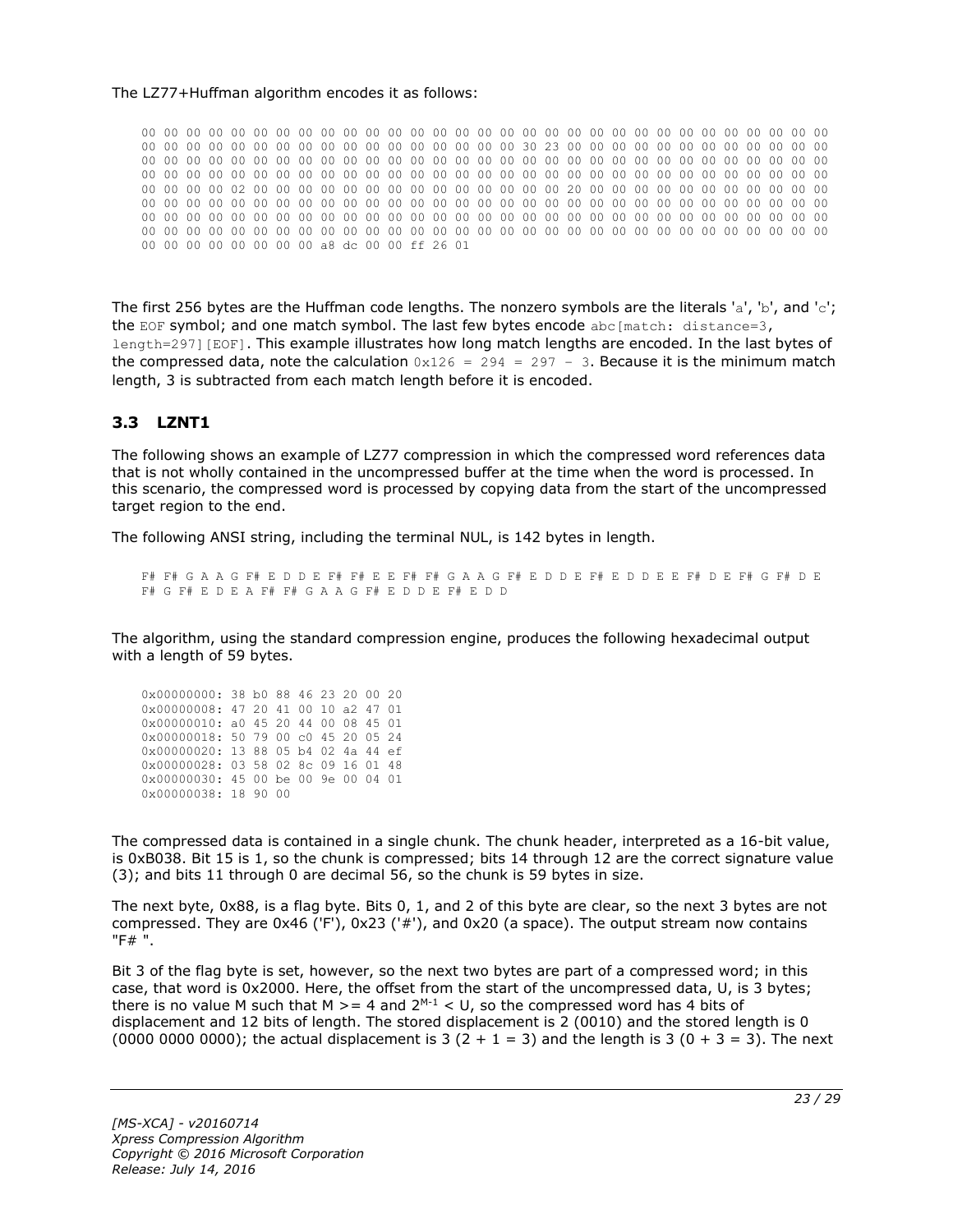3 characters of uncompressed data are "F# ", which results in an uncompressed string of length 6: "F# F# ".

Bits 4 through 6 of the flag byte are clear, so the next three bytes are literals: 0x47 ('G'), 0x20 (a space), and 0x41 ('A'). The string is now "F# F# G A". Bit 7 is set, so the next two bytes are a compressed word, 0x1000. The offset from the start of the chunk is 9 bytes, so the compressed word once again has 4 bits of displacement and 12 bits of length. The stored displacement is 1 (0001) and the stored length is 0 (0000 0000 0000); thus, the final displacement is 2 (1 + 1 = 2) and the final length is  $3(0 + 3 = 3)$ .

This is a case in which the current uncompressed length (9 bytes) minus the displacement plus the length (10 bytes) actually exceeds the amount of uncompressed data, so character-by-character copying from the beginning of the displaced region is important. The first character is a space, so the string is "F# F# G A "; the next character is an A, resulting in "F# F# G A A"; and the next is the space that was just written, resulting in "F# F# G A A ".

The rest of the decompression proceeds similarly.

The final flag byte is located at offset 0x37. This is the 56th byte of compressed data; only three bytes remain. The flag byte is 0x01, so the next two bytes are a single compressed word. The final byte is a literal value, 0x00. The remainder of the flag byte is ignored because no data remains in the buffer.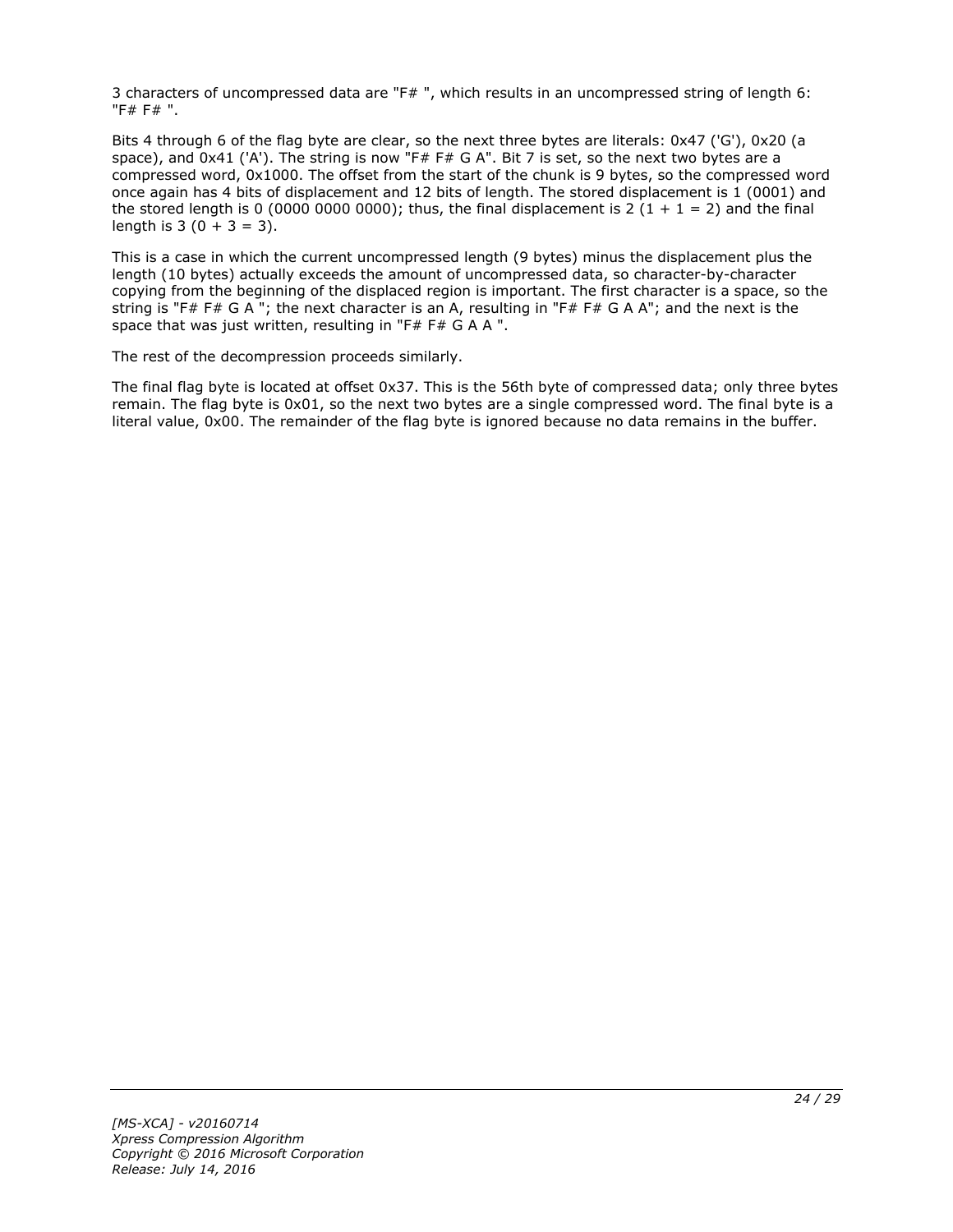## <span id="page-24-0"></span>**4 Security**

## <span id="page-24-1"></span>**4.1 Security Considerations for Implementers**

Implementers of the decompression method need to ensure that their code fails correctly on invalid input instead of overwriting memory locations outside the caller's output buffer. Implementers need to assume that the input buffer could be corrupted or might be maliciously constructed to cause the decompression function to read or write outside the buffers it is provided. A particularly subtle case involves guarding against integer/pointer overflow bugs when the input buffer contains long match lengths.

## <span id="page-24-2"></span>**4.2 Index of Security Parameters**

None.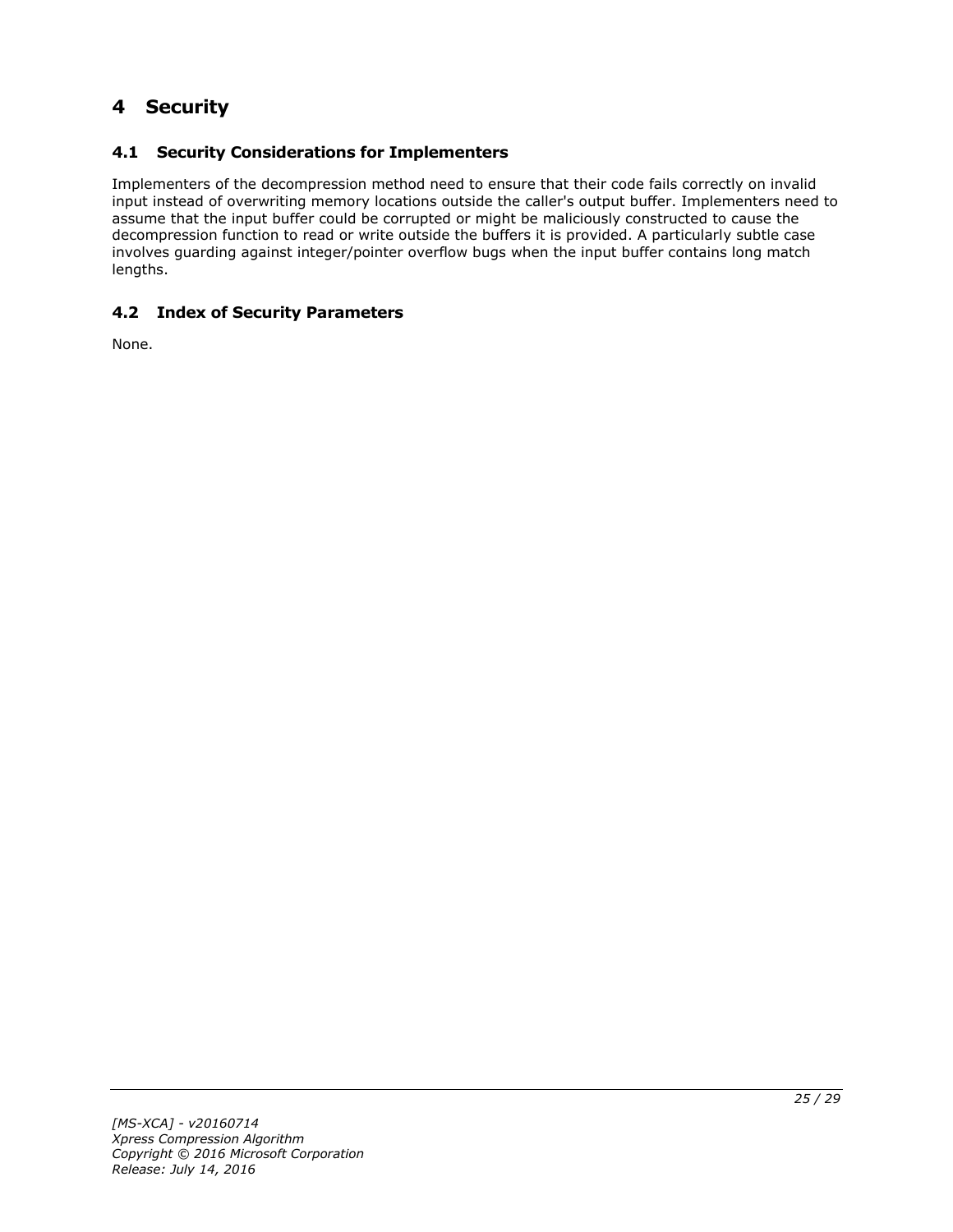## <span id="page-25-0"></span>**5 Appendix A: Product Behavior**

The information in this specification is applicable to the following Microsoft products or supplemental software. References to product versions include released service packs.

- Windows 2000 operating system
- Windows XP operating system
- Windows Server 2003 operating system
- Windows Server 2003 R2 operating system
- Windows Vista operating system
- Windows Server 2008 operating system
- Windows 7 operating system
- Windows Server 2008 R2 operating system
- Windows 8 operating system
- Windows Server 2012 operating system
- Windows 10 operating system
- Windows Server 2016 operating system

Exceptions, if any, are noted below. If a service pack or Quick Fix Engineering (QFE) number appears with the product version, behavior changed in that service pack or QFE. The new behavior also applies to subsequent service packs of the product unless otherwise specified. If a product edition appears with the product version, behavior is different in that product edition.

Unless otherwise specified, any statement of optional behavior in this specification that is prescribed using the terms SHOULD or SHOULD NOT implies product behavior in accordance with the SHOULD or SHOULD NOT prescription. Unless otherwise specified, the term MAY implies that the product does not follow the prescription.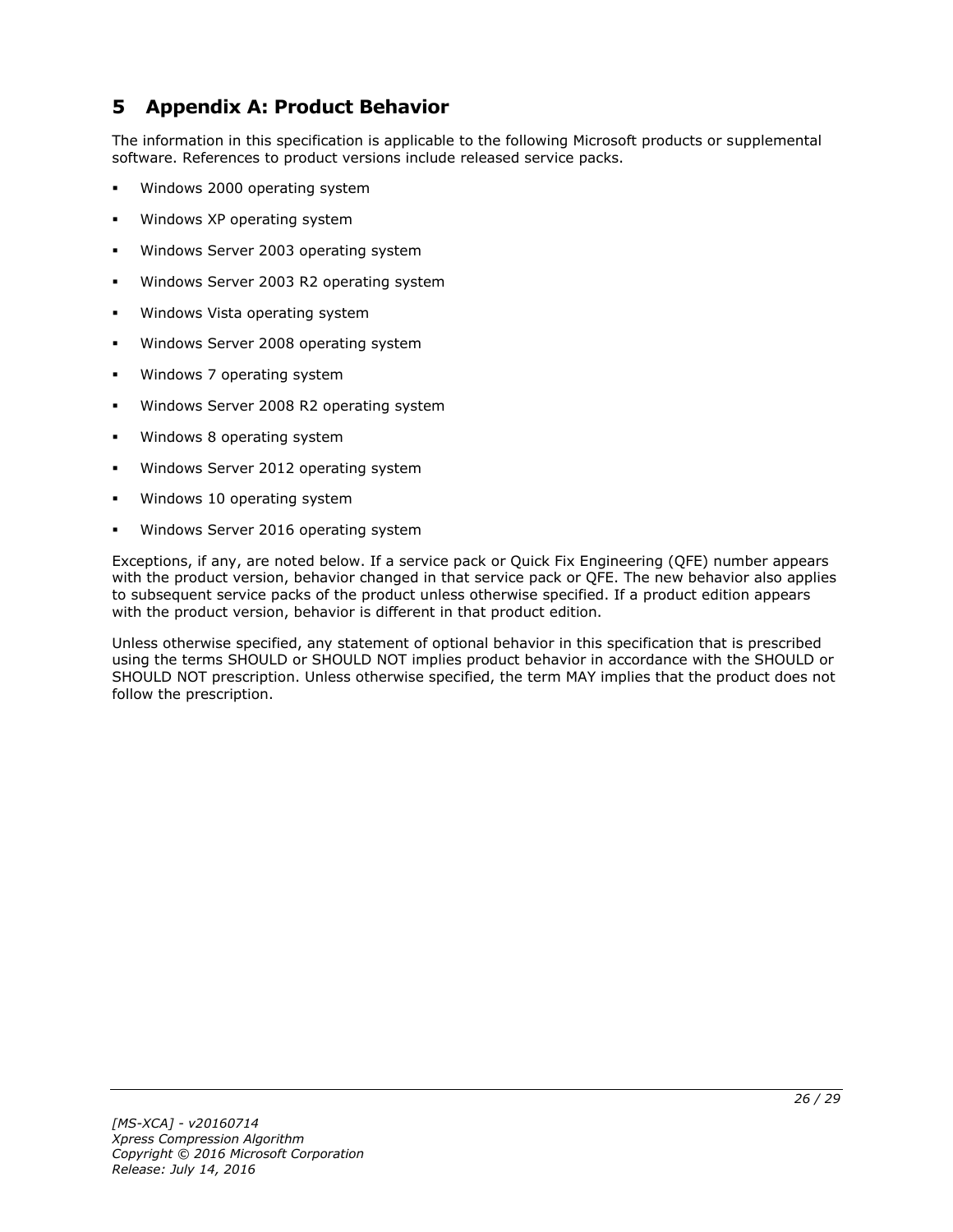# <span id="page-26-0"></span>**6 Change Tracking**

No table of changes is available. The document is either new or has had no changes since its last release.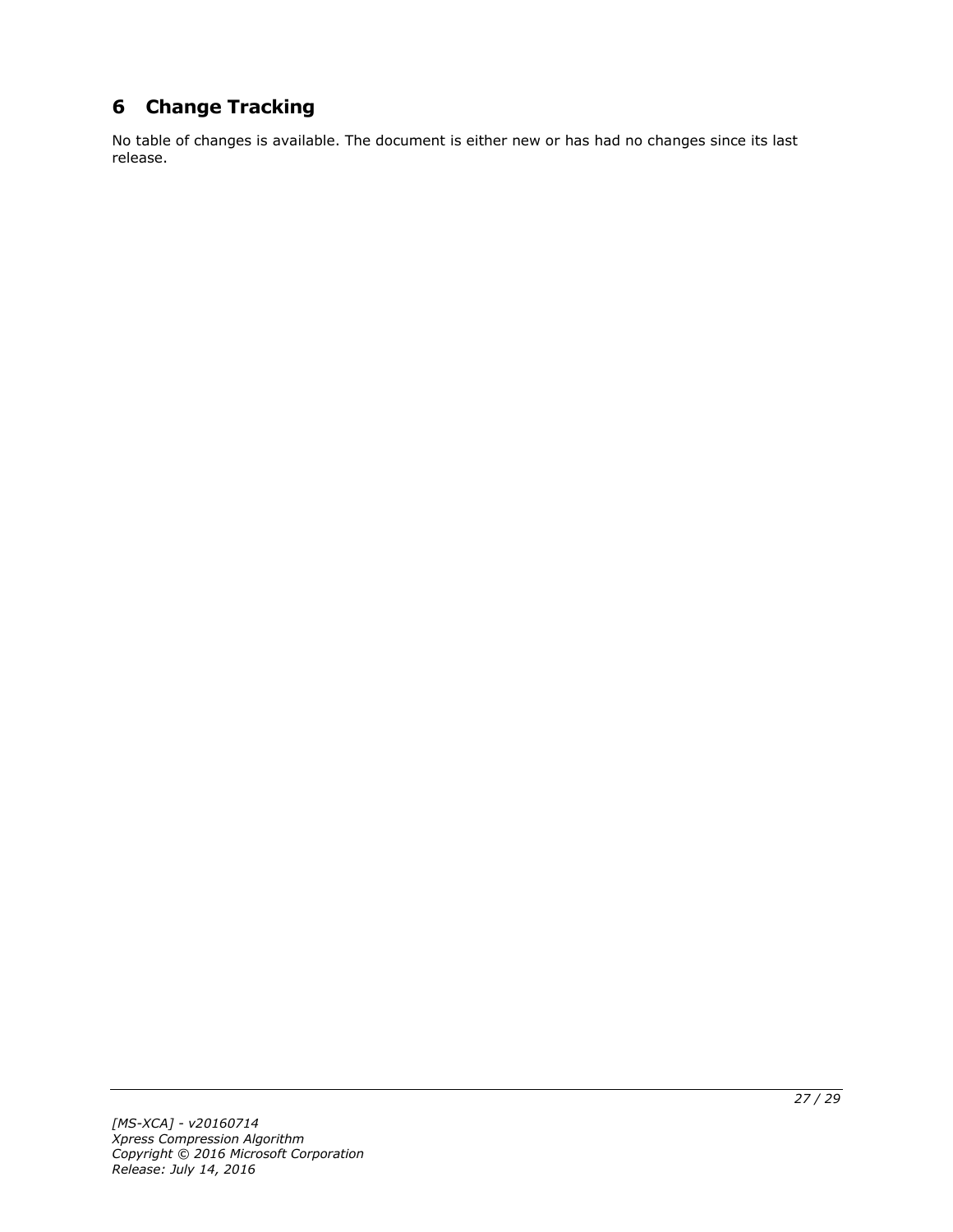# <span id="page-27-0"></span>**7 Index**

## **A**

Abstract data model [LZ77+Huffman compression algorithm](#page-6-2) 7 **[LZNT1](#page-17-1) 18** [plain LZ77 compression algorithm](#page-14-1) 15 [plain LZ77 decompression algorithm](#page-15-1) 16 [Applicability](#page-5-3) 6

## **C**

[Change tracking](#page-26-0) 27

## **D**

Data model - abstract [LZ77+Huffman compression algorithm](#page-6-2) 7 [LZ77+Huffman decompression algorithm](#page-12-1) 13 [plain LZ77 compression algorithm](#page-14-1) 15 [plain LZ77 decompression algorithm](#page-15-1) 16

#### **E**

Examples [LZ77](#page-21-1) 22 [LZ77+Huffman](#page-21-2) 22 [LZNT1](#page-22-0) 23

#### **G**

[Glossary](#page-4-1) 5

## **I**

Implementer - [security considerations](#page-24-1) 25 [Index of security parameters](#page-24-2) 25 [Informative references](#page-5-0) 6 Initialization [LZ77+Huffman compression algorithm](#page-6-3) 7 [LZ77+Huffman decompression algorithm](#page-12-2) 13 [LZNT1](#page-20-0) 21 [plain LZ77 compression algorithm](#page-14-2) 15 [plain LZ77 decompression algorithm](#page-15-2) 16 [Introduction](#page-4-0) 5

#### **L**

[LZ77 example](#page-21-1) 22 LZ77+Huffman Compression [overview](#page-6-1) 7 LZ77+Huffman compression algorithm [abstract data model](#page-6-2) 7 [initialization](#page-6-3) 7 [overview](#page-6-1) 7 phases [final encoding](#page-10-0) 11 [Huffman code construction](#page-9-0) 10 [LZ77](#page-6-6) 7 [processing rules](#page-6-4) 7 LZ77+Huffman decompression algorithm [abstract data model](#page-12-1) 13 [initialization](#page-12-2) 13

 [processing](#page-13-0) 14 [processing rules](#page-12-3) 13 [LZ77+Huffman example](#page-21-2) 22 [LZNT1 algorithm abstract data model](#page-17-1) 18 [LZNT1 algorithm buffer format](#page-17-2) 18 [LZNT1 algorithm details](#page-17-0) 18 [LZNT1 algorithm initialization](#page-20-0) 21 [LZNT1 algorithm processing](#page-20-2) 21 [LZNT1 algorithm processing rules](#page-20-1) 21 [LZNT1 example](#page-22-0) 23

#### **N**

[Normative references](#page-4-3) 5

#### **O**

[Overview \(synopsis\)](#page-5-1) 6

#### **P**

Parameters - [security index](#page-24-2) 25 Phases - LZ77+Huffman compression algorithm [final encoding](#page-10-0) 11 [Huffman code construction](#page-9-0) 10 [LZ77](#page-6-6) 7 Plain LZ77 compression algorithm [abstract data model](#page-14-1) 15 [initialization](#page-14-2) 15 [processing](#page-14-4) 15 [processing rules](#page-14-3) 15 Plain LZ77 decompression algorithm [abstract data model](#page-15-1) 16 [initialization](#page-15-2) 16 [processing](#page-16-1) 17 [processing rules](#page-16-0) 17 Processing [LZ77+Huffman decompression algorithm](#page-13-0) 14 **[LZNT1](#page-20-2) 21** [plain LZ77 compression algorithm](#page-14-4) 15 [plain LZ77 decompression algorithm](#page-16-1) 17 Processing rules [LZ77+Huffman compression algorithm](#page-6-4) 7 [LZ77+Huffman decompression algorithm](#page-12-3) 13 [LZNT1](#page-20-1) 21 [plain LZ77 compression algorithm](#page-14-3) 15 [plain LZ77 decompression algorithm](#page-16-0) 17 [Product behavior](#page-25-0) 26

#### **R**

References [informative](#page-5-0) 6 [normative](#page-4-3) 5 [Relationship to protocols and other algorithms](#page-5-2) 6

#### **S**

**Security**  [implementer considerations](#page-24-1) 25 [parameter index](#page-24-2) 25 [Standards assignments](#page-5-4) 6

*[MS-XCA] - v20160714 Xpress Compression Algorithm Copyright © 2016 Microsoft Corporation Release: July 14, 2016*